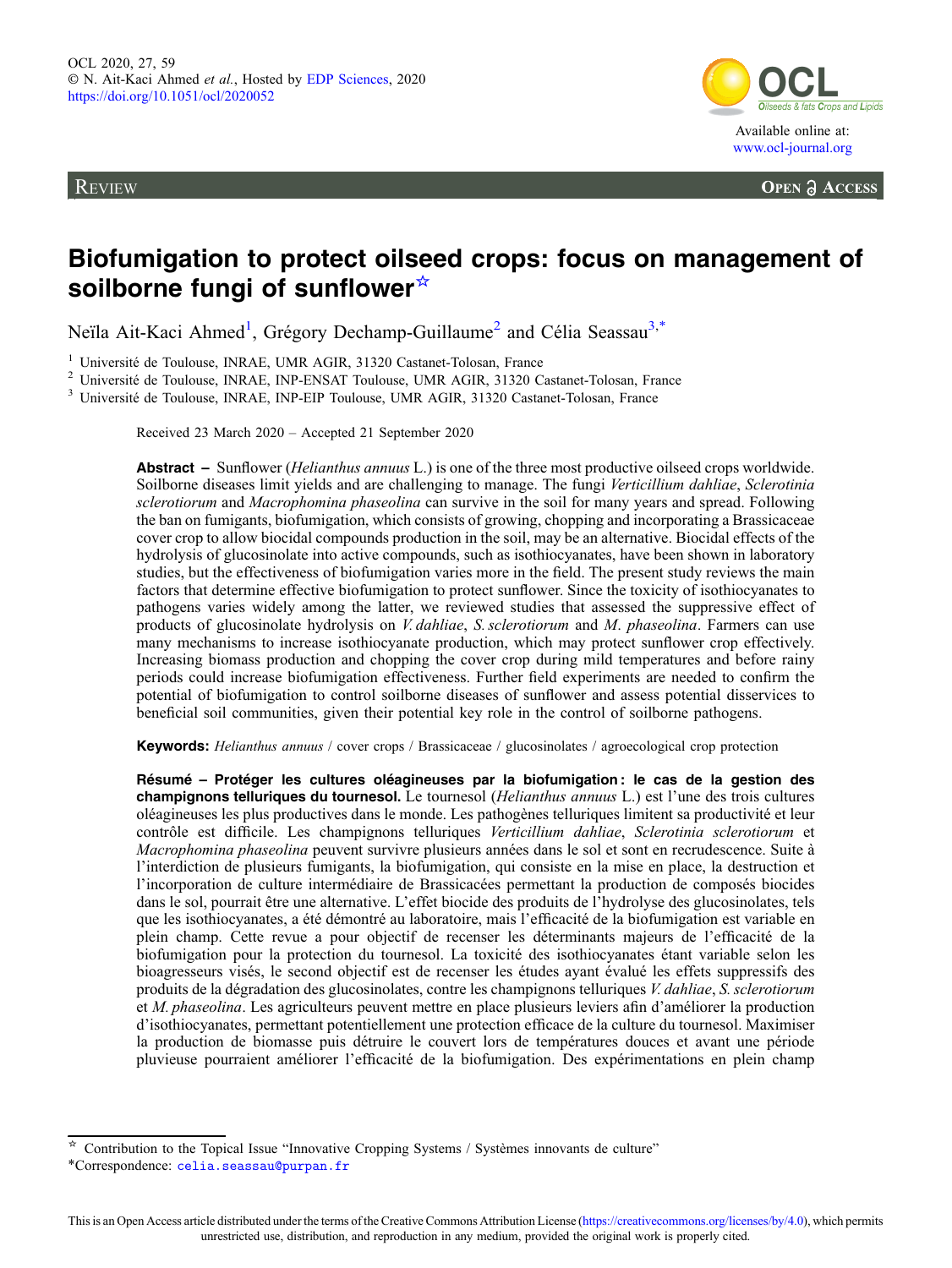supplémentaires sont nécessaires pour confirmer le potentiel de la biofumigation pour contrôler les pathogènes telluriques du tournesol et évaluer ses potentiels disservices contre les communautés microbiennes du sol, au regard de leur importance potentielle dans le contrôle des pathogènes telluriques.

Mots clés : Helianthus annuus / cultures intermédiaires multi-services / Brassicaceae / glucosinolates / protection agroécologique des cultures

### 1 Introduction

#### 1.1 Oilseed crop production and protection

#### 1.1.1 Factors that limit crop yield

Since 2015, soybean (Glycine max), rapeseed (Brassica napus subsp. napus) and sunflower (Helianthus annuus L.) have been the three main oilseed crops produced worldwide ([FAOSTAT, 2020](#page-12-0)). In 2018, their worldwide production was ca. 345, 75 and 50 million t/annum, respectively [\(FAO, 2020](#page-12-0)). While the global area of these crops is expanding, unfavorable weather conditions threaten their production [\(FAO, 2018](#page-12-0)). Despite the moderate water requirements of sunflower, drought is the main environmental factor that limits its growth ([Debaeke](#page-12-0) et al., 2017a), and high temperature can decrease its final production of seeds and oil (Harris et al.[, 1978\)](#page-12-0). In most European countries that produce sunflower (Romania, Spain, France, Bulgaria, and Hungary), yield gaps of 1.1–2.4 t/ha have been reported, and climate change could be partly responsible for them [\(Debaeke](#page-12-0) et al., 2017a). Biotic stress also limits oilseed crop production worldwide. At least 30 sunflower diseases are known. The most damaging and widespread fungal diseases are downy mildew (Plasmopara halstedii), phoma black stem (Phoma macdonaldii), phomopsis stem canker (Phomopsis helianthi), white mold (Sclerotinia sclerotiorum) and Verticillium wilt (Verticillium dahliae) ([Seassau, 2010](#page-14-0); [Vear, 2016](#page-14-0); [Debaeke](#page-12-0) et al., 2017b), most of which are soilborne pathogens (*P. halstedii*, *S. sclerotiorum*, V. dahliae). More recently, Cadophora malorum has been reported as a new soilborne fungus of sunflower [\(Martín-Sanz](#page-13-0) et al.[, 2018](#page-13-0); [Molinero-Ruiz, 2019](#page-13-0)). In the context of climate change, Macrophomina phaseolina could be favored by ground dryness and temperatures of  $28-30\degree C$  (Š[árová](#page-14-0) et al., [2003](#page-14-0)). S. sclerotiorum and V. dahliae could tolerate unfavorable periods better [\(Wilhem, 1955](#page-14-0); [Debaeke](#page-12-0) et al., 2017a) via their long-term structures - sclerotia and microsclerotia (MS), respectively  $-$ , which remain viable in the soil for many years (Mol et al.[, 1995](#page-13-0); Ćosić et al.[, 2012\)](#page-12-0).

#### 1.1.2 The challenge of managing soilborne fungi

Protecting crops from soilborne organisms is more challenging than protecting them from foliar pests [\(Matthiessen](#page-13-0) [and Kirkegaard, 2006\)](#page-13-0). Soilborne fungi such as V. dahliae and M. phaseolina can survive as MS up to 14 years [\(Wilhem, 1955\)](#page-14-0) and 4 years [\(Watanabe, 1973\)](#page-14-0), respectively. S. sclerotiorum produces sclerotia that may survive for 3 years (Cosić [et al.](#page-12-0), [2012](#page-12-0)). Soilborne pathogens can coexist in the soil ([Raaijmakers](#page-14-0) et al.[, 2009](#page-14-0)), and their heterogeneous distribution makes monitoring them costly and usually ineffective [\(Matthiessen](#page-13-0) [and Kirkegaard, 2006](#page-13-0)). For many oilseed diseases, genetic resistance is one of the most effective protection methods, but it breaks down frequently due to the appearance of new virulent strains, as observed for sunflower diseases [\(Vear, 2016;](#page-14-0) [Debaeke](#page-12-0) et al.[, 2017b](#page-12-0); [Molinero-Ruiz, 2019\)](#page-13-0). To reduce the pressure of soilborne pathogens, farmers used to fumigate vegetable and ornamental crops intensively with methyl bromide [\(Hoffmann](#page-12-0) [and Malkomes, 1974](#page-12-0); [Duniway, 2002](#page-12-0); [Martin, 2003\)](#page-13-0). However, methyl bromide was phased out under the Montreal Protocol in 2005 due to its depleting effects on the ozone layer [\(Laegdsmand](#page-13-0) et al.[, 2007](#page-13-0); [Gimsing and Kirkegaard, 2009](#page-12-0)). Other synthetic compounds were subsequently used to control soilborne pathogens, such as 1,3-dichloropropene (phased out in the European Union [EU] in 2007), chloropicrin (phased out in the EU in 2012) and methyl-isothiocyanate (MITC), the primary breakdown product of metam-sodium [\(Ibekwe, 2004\)](#page-12-0). MITC has a broad biocidal activity but alters important soil functions such as nutrient cycling [\(Macalady](#page-13-0) et al., 1998). It is also highly volatile, with much of it transferred to the atmosphere after application [\(Dungan](#page-12-0) et al., 2003).

Like for genetic resistance, maintaining the efficacy of pesticides after repeated use is difficult ([Matthiessen and](#page-13-0) [Kirkegaard, 2006\)](#page-13-0). Synthetic fumigants may become less toxic due to soilborne pathogens developing resistance ([Goldman](#page-12-0) et al.[, 1994](#page-12-0)) and/or increased biodegradation of their chemicals ([Warton](#page-14-0) *et al.*, 2003). This latter misunderstood phenomenon comes from the ability of microorganisms, mainly bacteria, to catabolize xenobiotics in the soil after repeated exposures with a short interval between applications [\(Warton](#page-14-0) et al., 2003; [Matthiessen and Kirkegaard, 2006\)](#page-13-0). Microorganisms can accelerate the degradation, which decreases their persistence and effectiveness for soilborne pathogens ([Warton](#page-14-0) et al., 2003; [Di Primo](#page-12-0) et al., 2003). This phenomenon has been observed with metam sodium used for potato (Solanum tuberosum) Verticillium wilt (VW) ([Di Primo](#page-12-0) et al., 2003). When a soil develops increased biodegradation, fumigation requires several years before it can recover an effective biocidal effect ([Warton](#page-14-0) *et al.*, 2003). In the meantime, the use of fumigants seems ineffective and wasteful ([Matthiessen and Kirkegaard,](#page-13-0) [2006](#page-13-0)).

#### 1.1.3 Alternatives for managing soilborne diseases

The breakdown of resistance and the current context of agroecological transition have decreased the use of broadspectrum fumigants [\(Warmington and Clarkson, 2016](#page-14-0)) and increased interest in alternative methods of crop protection ([Martin, 2003](#page-13-0)). Reliance on combined and natural mechanisms to protect crops has been encouraged by Integrated Pest Management (IPM), as described in the EU Framework Directive 2009/128/EC. IPM is implemented through eight principles, and the first one is based on preventing and/or suppressing harmful organisms using a variety of methods, such as crop rotations. IPM favors the use of sustainable biological methods ([Barzman](#page-11-0) et al., 2015). Since isothiocyanates (ITCs) are biologically active compounds, and MITC is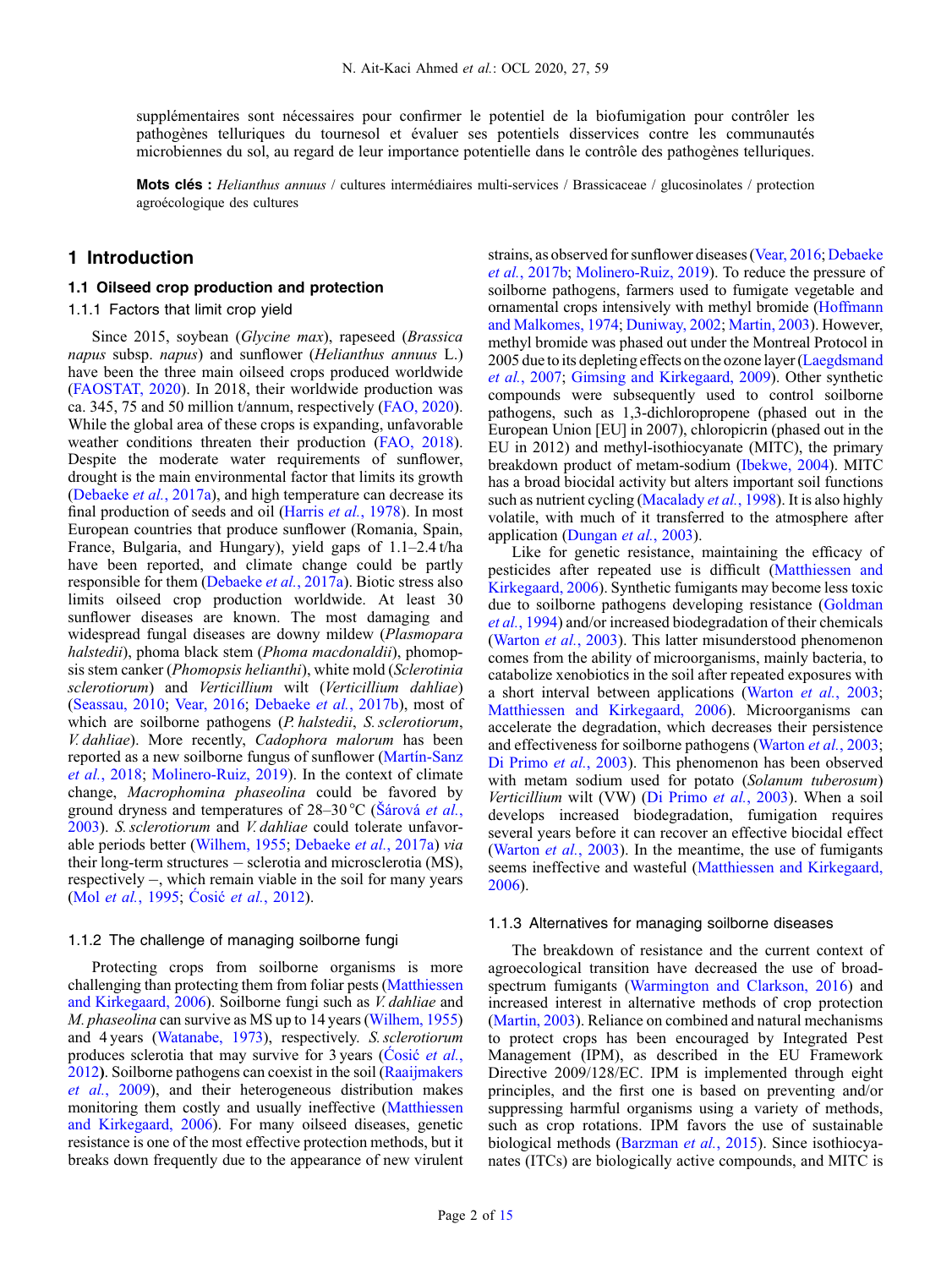widely used as a fumigant, there is interest in transposing this biocidal activity of biological sources of ITCs to suppress soilborne pathogens and diseases [\(Brown and Morra, 1997](#page-12-0); [Matthiessen and Kirkegaard, 2006;](#page-13-0) [Gimsing and Kirkegaard,](#page-12-0) [2006](#page-12-0)). This natural alternative to fumigation, called "bio-fumigation" ([Kirkegaard](#page-13-0) et al., 1993), involves growing, chopping and incorporating crops that produce ITCs. Brassicaceae (crucifers) are widely used for this technique (see part 2).

The utility of biofumigation has been observed for protecting vegetable crops ([Michel, 2014](#page-13-0); [Morris](#page-13-0) et al., [2020](#page-13-0)) and, to a lesser extent, wheat (Triticum aestivum, [Kirkegaard](#page-13-0) et al., 2000) and beetroot (Beta vulgaris ssp. vulgaris, Motisi et al.[, 2009\)](#page-13-0). Many studies of in vitro approaches have shown promising results of biofumigation for soilborne diseases. In the field, however, the effectiveness of biofumigation has varied more (Motisi et al.[, 2010;](#page-14-0) [Morris](#page-13-0) et al.[, 2020\)](#page-13-0). Nonetheless, mechanisms for suppressing pathogens effectively in the field are increasingly understood ([Kirkegaard and Matthiessen, 2004;](#page-13-0) [Matthiessen and](#page-13-0) [Kirkegaard, 2006;](#page-13-0) Morris et al.[, 2020\)](#page-13-0), and biofumigation appears to be an environmentally friendly defense strategy ([Lazzeri](#page-13-0) et al., 2004) considered as a part of IPM [\(Gimsing and](#page-12-0) [Kirkegaard, 2009](#page-12-0); [Kruger](#page-13-0) et al., 2013). Among oilseed crops, sunflower seems to be particularly suitable for protection using biofumigation. It is sown in spring, after a long fallow period when soils are usually left bare. A Brassicaceae cover crop introduced during this period would fit into the rotation easily, thus diversifying it. It would also improve:

- soil structure and reduce erosion [\(Thorup-Kristensen](#page-14-0) et al., [2003;](#page-14-0) Justes et al.[, 2012\)](#page-12-0);
- nutrient management, through catch crop and green manure effects for nitrates and sulfates ([Constantin](#page-12-0) et al.[, 2011](#page-12-0); Couëdel et al.[, 2018a;](#page-12-0) [Couëdel](#page-12-0) et al., [2018b\)](#page-12-0);
- soil organic matter ([Kirkegaard and Matthiessen, 2004\)](#page-13-0).

To follow the fundamental agroecological principle of diversifying crop rotations ([Altieri, 1999](#page-11-0)), this review does not discuss rapeseed protection using Brassicaceae cover crops and biofumigation. However, it does present studies that used Brassicaceae as a biofumigant crop. Biotic stresses are not still a major issue for soybean in France ([Lamichhane](#page-13-0) et al., 2020) or in Europe. This is in part because soybean is currently grown on small areas and in diversified rotations [\(Lamichhane](#page-13-0) et al., [2020](#page-13-0)). The interest in biofumigation to protect soybean remains low and studies rare. Thus, this review excludes soybean protection using biofumigation, although some studies showed promising results. [Fayzalla](#page-12-0) et al. (2009) showed that soybean root rot and soybean wilt, caused by Fusarium oxysporum, Rhizoctonia solani, M. phaseolina and Sclerotium rolfsii, could be reduces with mustard in field conditions.

- With a focus on sunflower, the objectives of this review are to:
- highlight the main factors that determine effective biofumigation;
- review studies on laboratory or field experiments performed to evaluate suppressive effects of synthetic GSLs/ITCs or Brassicaceae incorporation on V. dahliae, S. sclerotiorum and M. phaseolina.

Since studies of sunflower protection using biofumigation are rare (to our knowledge), most studies concerned other plant hosts. Thus, after describing the biofumigation concept and process briefly, factors that drive ITC production are detailed to provide a set of mechanisms that results in effective biofumigation. Suppressive effects of glucosinolate (GSL) products on sunflower soilborne diseases are reviewed based on studies of a variety of host crops. Finally, non-GSL-related suppressive effects of biofumigation and the utility of including Fabaceae with Brassicaceae to protect sunflower against soilborne disease are also discussed.

### 2 The biofumigation process

#### 2.1 Biofumigation concept and the use of **Brassicaceae**

Biofumigation is defined as the suppressive effect of GSLcontaining species on soilborne pathogens through the liberation of volatile compounds, mainly ITCs, released after hydrolysis of GSLs by the enzyme myrosinase during tissue disruption and incorporation into the soil ([Kirkegaard](#page-13-0) *et al.*, [1993](#page-13-0); [Kirkegaard and Matthiessen, 2004](#page-13-0)). GSLs occur naturally in families of the order Capparales: Tovariaceae, Resedaceae, Cappareaceae, Moringaceae and mainly Brassicaceae ([Fenwick](#page-12-0) et al., 1983; [Brown and Morra, 1997;](#page-12-0) [Van](#page-14-0) Dam *et al.*[, 2009\)](#page-14-0). They are widely cultivated as vegetables (cabbage [B. oleracea var. capitata], radish [Raphanus raphanistrum subsp. sativus], and rocket [Eruca vesicaria ssp. sativa]), condiments (mustard [Brassica juncea]), forage (fodder radish [Raphanus sativus var. longipinnatus] and turnip rape [Brassica rapa subsp. rapa]), oilseed crops and cover crops during fallow periods. However, plants that contain GSLs can be used to control soilborne pathogens through biofumigation [\(Kirkegaard](#page-13-0) et al., 1993; [Brown and](#page-12-0) [Morra, 1997](#page-12-0); [Matthiessen and Kirkegaard, 2006](#page-13-0)) and are considered to be a biological alternative to conventional soil fumigation [\(Brown and Morra, 1997](#page-12-0); [Matthiessen and](#page-13-0) [Kirkegaard, 2006](#page-13-0); [Laegdsmand](#page-13-0) et al., 2007; [Clarkson](#page-12-0) et al., [2015](#page-12-0)). Bactericidal activity of ITCs has been reported ([Brown](#page-12-0) [and Morra, 1997;](#page-12-0) [Smith and Kirkegaard, 2002](#page-14-0); [Bending and](#page-11-0) [Lincoln, 2000](#page-11-0)), as have fungicidal ([Angus](#page-11-0) et al., 1994; [Manici](#page-13-0) et al.[, 2000;](#page-13-0) [Smith and Kirkegaard, 2002\)](#page-14-0), nematicidal ([Lazzeri](#page-13-0) et al., 1993; [Riga, 2011;](#page-14-0) [Ntalli and Caboni, 2017\)](#page-14-0), insecticidal (Borek et al.[, 1995a;](#page-11-0) Borek et al.[, 1998](#page-12-0)) and herbicidal activities ([Haramoto and Gallandt, 2004\)](#page-12-0). Biofumigation can reduce pest abundance and disease incidence ([Morris](#page-13-0) *et al.*, 2020), but its degree of pest suppression can vary significantly. Some studies concluded that biofumigation did not suppress soilborne pathogens (reviewed by [Kirkegaard](#page-13-0) [and Matthiessen, 2004;](#page-13-0) Motisi et al.[, 2010](#page-14-0)). After rape incorporation, Davis et al. [\(1996\)](#page-12-0) observed no significant differences in V. dahliae population in the soil compared to that without residue incorporation, while the incidence of VW on potato was reduced significantly compared to that on potato grown after a fallow period. VW can be caused by an interaction between V. dahliae and nematodes like Pratylenchus penetrans [\(Martin](#page-13-0) et al., 1982; [Rowe and Powelson 2002](#page-14-0)) or Pratylenchus neglectus [\(Scholte and s](#page-14-0)'Jacob, 1990) which may facilitate the penetration of *V. dahliae* in roots, but no information is available about the direct effect of residue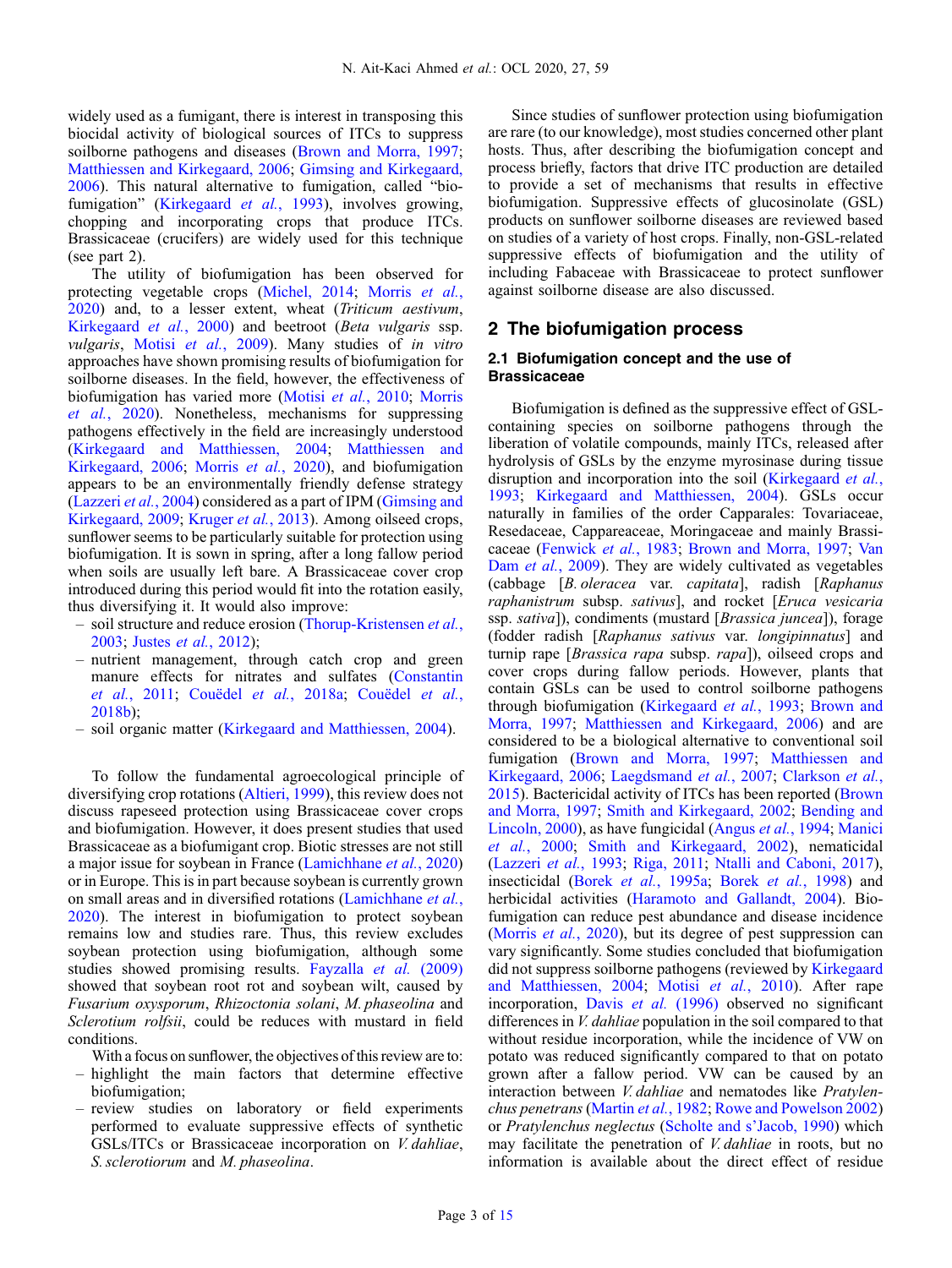incorporation on *P. neglectus* in this study. However, no significant correlation has been found between VW symptoms or yield and the nematode. Hartz et al. [\(2005\)](#page-12-0) also reported that biofumigation (with mustard) did not significantly reduce V. dahliae population in the soil or VW on tomato (Solanum lycopersicum). A review of Motisi et al. [\(2010\)](#page-14-0) noted an increase in disease intensity after biofumigation for some pathogens. Moreover, some studies may not be published because they unexpectedly observe no significant effects of biofumigation [\(Morris](#page-13-0) et al., 2020). This variability is due to the many biological and physical factors that influence the effectiveness of biofumigation (Motisi et al.[, 2010\)](#page-14-0). Thus, knowledge about GSL and ITC production, and a systematic approach to field research through analytical studies are needed [\(Kirkegaard and Matthiessen, 2004](#page-13-0)).

#### 2.2 The GSL-myrosinase system

GSLs are organic anions characterized by a common b-thioglucose, a sulfonated oxime moiety and a side-chain group [\(Fenwick](#page-12-0) et al., 1983). This side chain determines the type of GSL: aromatic, aliphatic or indolyl ([Fenwick](#page-12-0) et al., [1983](#page-12-0); [Brown and Morra, 1997](#page-12-0); [Mithen, 2001\)](#page-13-0). To date, 132 GSLs have been identified in Brassicaceae tissues ([Couëdel](#page-12-0) et al., 2019). Native GSLs have little or no biocidal activity or toxicity [\(Manici](#page-13-0) et al., 1997). Species that contain GSL produce myrosinase, a group of similar-acting enzymes ([Brown and Morra, 1997](#page-12-0)) that are also produced by some microorganisms in soils [\(Gimsing and Kirkegaard, 2009](#page-12-0)). In intact plant tissues, GSLs and myrosinase are physically separated [\(Gimsing and Kirkegaard, 2009\)](#page-12-0). The isolation seems to be intercellular [\(Brown and Morra, 1997](#page-12-0)), with GSLs in the vacuoles and myrosinase in specialized myrosin cells ([Höglund](#page-12-0) et al., 1992). Both compounds are distributed throughout Brassicaceae tissues [\(Wittstock and Gershenzon,](#page-14-0) [2002](#page-14-0)), and cells must be disrupted physically for them to contact each other ([Brown and Morra, 1997](#page-12-0)). The result is rapid hydrolysis into biologically active products such as ITCs and other products of GSL degradation, such as nitriles, organic cyanides, oxazolidinethiones and ionic thiocyanates ([Brown and Morra, 1997;](#page-12-0) [Gardiner](#page-12-0) et al., 1999). Mature tissues have less myrosinase activity [\(Iversen and Baggerud,](#page-12-0) [1980](#page-12-0)).

#### 2.3 GSL-hydrolysis products and non-GSL products

The biocidal effect of the products of GSL hydrolysis is function of the chemical composition of the GSL side chain, their concentration, environmental conditions and the expo-sure time of the target organism ([Fenwick](#page-12-0) et al., 1983; [Lazzeri](#page-13-0) et al.[, 1993;](#page-13-0) [Laegdsmand](#page-13-0) et al., 2007; [Gimsing and](#page-12-0) [Kirkegaard, 2009](#page-12-0)). Each compound differs in its persistence in the soil, stability and toxicity (Borek et al.[, 1995b;](#page-12-0) [Manici](#page-13-0) et al.[, 2000](#page-13-0)).

ITCs are produced rapidly after Brassicaceae tissues are disrupted [\(Morra and Kirkegaard, 2002\)](#page-13-0). Their concentration in the soil peaks 30 min after incorporation and can be detected for up to 12 days ([Gimsing and Kirkegaard, 2006](#page-12-0)). ITCs are highly volatile, and the shorter their side chain is, the more volatile they are ([Brown and Morra, 1997\)](#page-12-0). Due to their high volatility, their toxicity is assumed to spread around the point of chopping [\(Angus](#page-11-0) et al., 1994). Only aliphatic and aromatic GSLs produce ITCs ([Matthiessen and Kirkegaard, 2006\)](#page-13-0), and they are recognized as the most biologically active products of GSL hydrolysis, with broad-spectrum activity ([Fenwick](#page-12-0) et al., [1983](#page-12-0); [Brown and Morra, 1997](#page-12-0); [Matthiessen and Kirkegaard,](#page-13-0) [2006](#page-13-0)). ITCs are toxic because of their irreversible interaction with proteins, mainly nucleophilic reagents ([Brown and](#page-12-0) [Morra, 1997;](#page-12-0) Borek *et al.*[, 1995a](#page-11-0)). The reaction damages the protein structure and functions of pest cells [\(Dufour](#page-12-0) *et al.*, [2015](#page-12-0)).

Despite the lower toxicity of the other products of GSL hydrolysis, they may also help control soilborne organisms and work synergistically with ITCs ([Brown and Morra, 1997\)](#page-12-0). Other non-GSL secondary metabolites, such as sulfurcontaining organic compounds (e.g. sulfoxides, amino acids such as methionine and cysteine, sulfonium compounds) may also have toxic effects on soil organisms [\(Bending and](#page-11-0) [Lincoln, 1999](#page-11-0)).

# 3 Increasing biofumigation effectiveness for sunflower production

With more than 350 genera ([Beilstein](#page-11-0) et al., 2006; [Abideen](#page-11-0) et al.[, 2013](#page-11-0)) and 3200 species [\(Abideen](#page-11-0) et al., 2013), Brassicaceae present a wide scope for farmers to choose the most promising crops for effective biofumigation, based on their GSL concentrations and profiles, and biomass production ([Sarwar](#page-14-0) et al., 1998). Farmers can act at multiple levels to improve the biofumigation potential (Borek et al.[, 1995b;](#page-12-0) [Brown and Morra, 1997](#page-12-0); [Matthiessen and Kirkegaard, 2006;](#page-13-0) [Gimsing and Kirkegaard, 2009](#page-12-0)):

- choice of Brassicaceae species;
- amount and profile of GSLs produced by the crop;
- rate of GSL conversion into ITCs;
- persistence of biocidal compounds in the soil.

#### 3.1 The choice of the biofumigant Brassicaceae species

[Morris](#page-13-0) *et al.* (2020) emphasized that species in the genus Eruca and Raphanus had the highest biofumigation effectiveness. However, most studies about biofumigation concern brown, white or Ethiopian mustard and rape (rapeseed and forage rape) [\(Sarwar](#page-14-0) et al., 1998; [Kirkegaard and Matthiessen,](#page-13-0) [2004](#page-13-0); Reau et al.[, 2005;](#page-14-0) [Clarkson](#page-12-0) et al., 2015). Brown mustard has high concentrations of sinigrin GSL, which hydrolyzes into 2-propenyl-ITCs. Considered as a highly toxic ITC [\(Motisi,](#page-13-0) [2009](#page-13-0)), it may explain brown mustard's promising results for crop protection (see part 4). The utility of choosing forage rape cultivars as a biofumigant crop was demonstrated by [Gardiner](#page-12-0) et al. [\(1999\),](#page-12-0) who studied products of hydrolysis after incorporation of cv. Dwarf Essex. Plants were incorporated using a rototiller at the bud-to-early-flowering stage. The most abundant product of hydrolysis measured in the soil was the 2-phenylethyl-ITC (2-PE-ITC), obtained from the aromatic 2-phenylethyl-GSL (2-PE-GSL), the main GSL in the roots of both cultivars. [Smith and Kirkegaard \(2002\)](#page-14-0) demonstrated the toxicity of this ITC to pests. Moreover, Larkin et al. [\(2010\)](#page-13-0)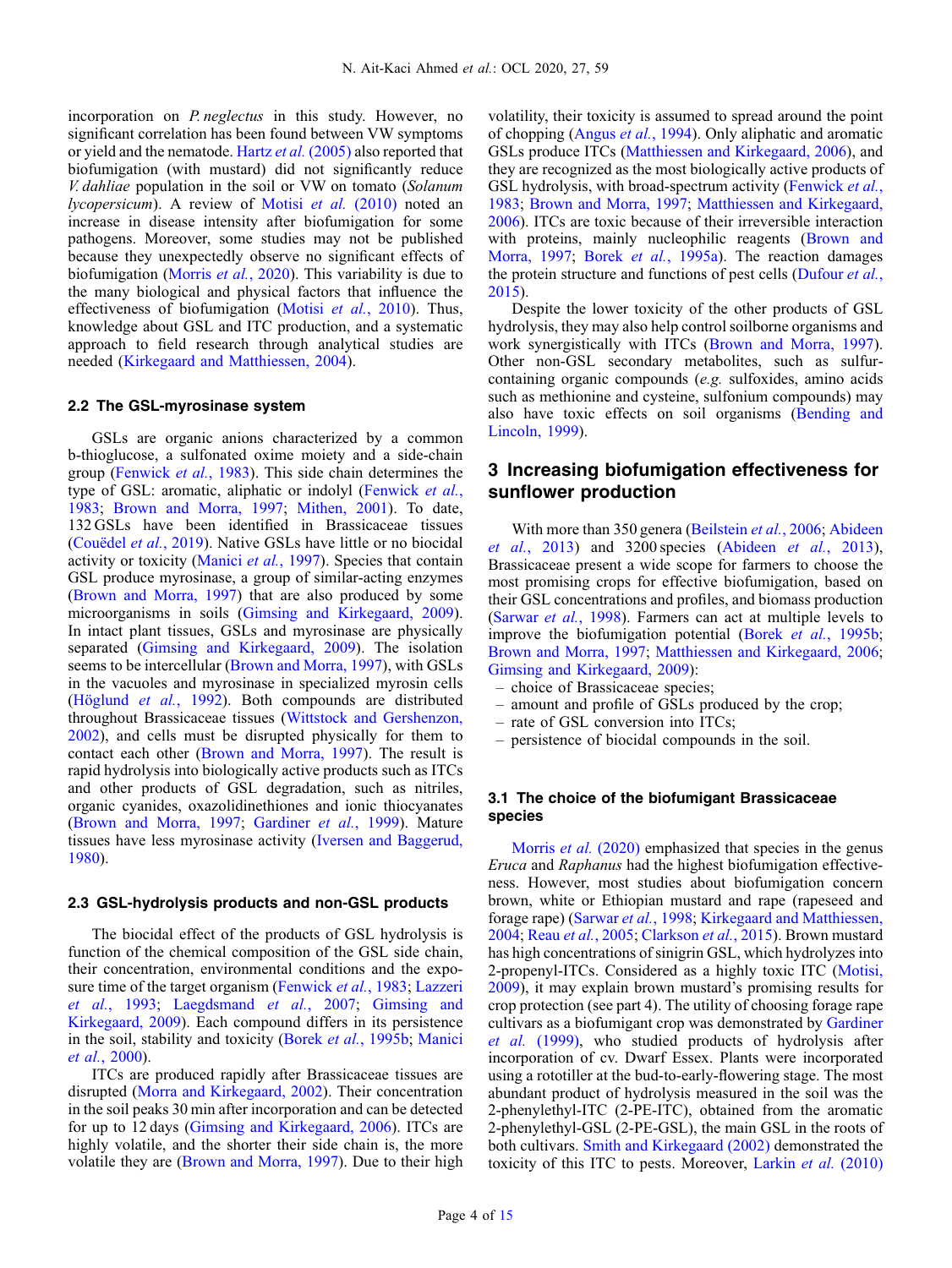measured a lower VW incidence on potato after forage rape (cv. Dwarf Essex) incorporation as green manure compared to a continuous potato (non-rotation) control. However, farmers harvest rapeseed crops to produce oil, so destroying them at the flowering stage and/or incorporating them as a green manure seems unrealistic in the context of oilseed crop production. The advantage of rapeseed would rely more on an allelopathic effect during development, with continuous production of ITCs by its living roots ([Rumberger and Marschner, 2003](#page-14-0)) or after harvest, during roots decomposition (Reau *et al.*[, 2005](#page-14-0)), both of which would provide a source of biocidal compounds (mainly ITCs) against soilborne fungi. [Rumberger and](#page-14-0) [Marschner \(2003\)](#page-14-0) demonstrated this phenomenon, observing that live roots of canola cv. Monty (low root GSL) and cv. Rainbow (high root GSL) released 2-PE-ITC continuously into the rhizosphere, which affected soil microbial communities (bacteria and eukaryotes) without accumulating in the soil. Despite the interest in rape for its allelopathic and, to a lesser extent, biofumigant effects, the trend since the 1960s has been to select and breed varieties with lower GSL concentrations. Thus, "double-low" varieties (i.e. low in erucic acid and GSLs) have been introduced (Boag et al.[, 1990\)](#page-11-0). GSLs may be undesirable or even toxic to mammals (rats and roe deer) when GSL concentrations increase in rape tissues [\(Fenwick](#page-12-0) et al., [1983](#page-12-0); Boag et al.[, 1990\)](#page-11-0). It is possible, however, to breed canola with higher 2-PE-ITC concentration without affecting shoot or seed GSL concentrations (Potter et al.[, 2000\)](#page-14-0). Since the GSL concentration necessary to have a toxic effect on soilborne pathogens remains unknown, low-GSL cultivars may still have biocidal effects ([Couëdel](#page-12-0) et al., 2019). For example, [Kirkegaard](#page-13-0) et al. (2000) found no significant difference in the decrease in inoculum survival of the fungus G. graminis var. tritici between canola with high (cv. Tamara and cv. Karoo) and low (cv. Oscar and cv. Monty) root GSL concentrations, even though the pairs of varieties produced different 2-PE-ITC concentrations. In a pot experiment, [Michel](#page-13-0) *et al.* (2008) showed that the number of live MS of V. dahliae in soils after the low GSL canola (cv. Talent) were approximatively 60 MS/g of soil, compared to that in an unamended control (approximatively 90 MS/g of soil), but the differences were not significant. To our knowledge, no study has examined the potential of rapeseed to control soilborne diseases of sunflower in field (through biofumigation and/or allelopathic effects). [Seassau](#page-14-0) et al. (2016) observed, in vitro, a significant reduction in the germination or the development of V. dahliae (strains from sunflower) exposed to rapeseed (cv. Mosa), selected for its low GSL concentration compared to the unamended control.

Although most studies have focused on Brassicaceae green manures for biofumigation, seed meals could be used as an alternative strategy ([Mazzola](#page-13-0) et al., 2001) since they have more biological activity than green manures. GSLs are concentrated in the seeds and retained in the meal after crushing ([Borek and Morra 2005\)](#page-12-0). Thus, seed meals can be a source of GSLs [\(Brown and Morra, 1997;](#page-12-0) [Morra and Borek,](#page-13-0) [2010](#page-13-0)) that stimulate soil microbial communities and suppress soilborne pathogens [\(Mazzola](#page-13-0) et al., 2017). This alternative, however, would be better suited for small areas of crops with high commercial value than large areas of sunflower because of the high cost of seed meals.

#### 3.2 Increasing GSL concentrations and profiles

A positive relation exists between GSL concentrations in Brassicaceae tissues and their ability to suppress pests and diseases during biofumigation (Morris et  $al$ [, 2020\)](#page-13-0). The concentration and the profiles of GSLs (aliphatic, aromatic and indolyl) vary among Brassicaceae species ([Kirkegaard and](#page-13-0) [Sarwar, 1998;](#page-13-0) [Bellostas](#page-11-0) et al., 2004; [Bhandari](#page-11-0) et al., 2015) and between their shoots and roots ([Kirkegaard and Sarwar, 1998;](#page-13-0) [Van Dam](#page-14-0) et al., 2009; [Bhandari](#page-11-0) et al., 2015). Roots usually have higher GSL concentrations than shoots, even though roots have lower biomass than shoots ([Gimsing and Kirkegaard,](#page-12-0) [2006](#page-12-0); [Van Dam](#page-14-0) et al., 2009; [Bhandari](#page-11-0) et al., 2015). This difference may be explained by a higher pathogen pressure belowground than aboveground ([Van Dam](#page-14-0) et al., 2009; [Bhandari](#page-11-0) et al., 2015). Biotic stress, such as herbivore damage and pathogen infection, increases GSL concentrations in Brassicaceae tissues ([Van Dam](#page-14-0) et al., 2009). It is important that biotic stress does not decrease biomass production too much, however, because a positive relation exists between Brassicaceae biomass and its GSL concentrations [\(Kirkegaard and](#page-13-0) [Sarwar, 1998](#page-13-0)). A large amount of biomass is thus required for effective biofumigation ([Clarkson](#page-12-0) et al., 2015). [Morris](#page-13-0) et al. [\(2020\)](#page-13-0) predicted that less than 0.53 t dry matter of biomass/ha would result in ineffective biofumigation. Thus, it is important that cover crops be established well to maximize their biomass. While application of fertilizers (nitrogen and sulfur) increases GSL concentrations (Booth *et al.*[, 1991](#page-11-0); Li *et al.*[, 2007\)](#page-13-0), applying them to cover crops is neither recommended nor profitable.

The effectiveness of biofumigation also depends on the growth stage of the plant. During development of Brassicaceae, GSLs turn over or redistribute within its organs [\(Booth](#page-11-0) et al.[, 1991\)](#page-11-0). GSL concentration peaks at the early flowering stage in the whole plant, then it starts to decrease in shoots and roots and increase in the seeds, whose GSL concentration peaks at maturity (Booth et al.[, 1991](#page-11-0); [Sarwar and Kirkegaard,](#page-14-0) [1998](#page-14-0); [Michel, 2008](#page-13-0)). Because seeds have much less biomass than shoots and roots, which decreases the amount of biomass available for biofumigation ([Morris](#page-13-0) et al., 2020), the optimal timing for biofumigation is at the maximum value of biomass  $\times$  GSL concentration [\(Matthiessen and Kirkegaard,](#page-13-0) [2006](#page-13-0)). The recommended stage at which to destroy crops is thus flowering ([Michel, 2008](#page-13-0)), which also has the advantage of avoiding seed-set.

#### 3.3 Improving the conversion of GSLs into ITCs

For effective biofumigation, maximizing the hydrolysis reaction that converts GSLs into ITCs is crucial to generate high ITC concentration in the soil (Borek et al.[, 1995b;](#page-12-0) [Brown](#page-12-0) [and Morra, 1997](#page-12-0); [Gimsing and Kirkegaard, 2009\)](#page-12-0). Under laboratory conditions, Brassicaceae sometimes released only 19% of the total potential ITCs produced [\(Brown](#page-12-0) et al., 1991). This conversion efficiency reached 62.5–100% for Brassicaceae seed meals in sterile sand [\(Neubauer](#page-14-0) et al., 2015). In the field, the efficiency was estimated at 60% ([Gimsing and](#page-12-0) [Kirkegaard, 2006\)](#page-12-0). The efficiency depends mainly on agronomic practices and soil and climate conditions. The stage of development of the Brassicaceae for biofumigation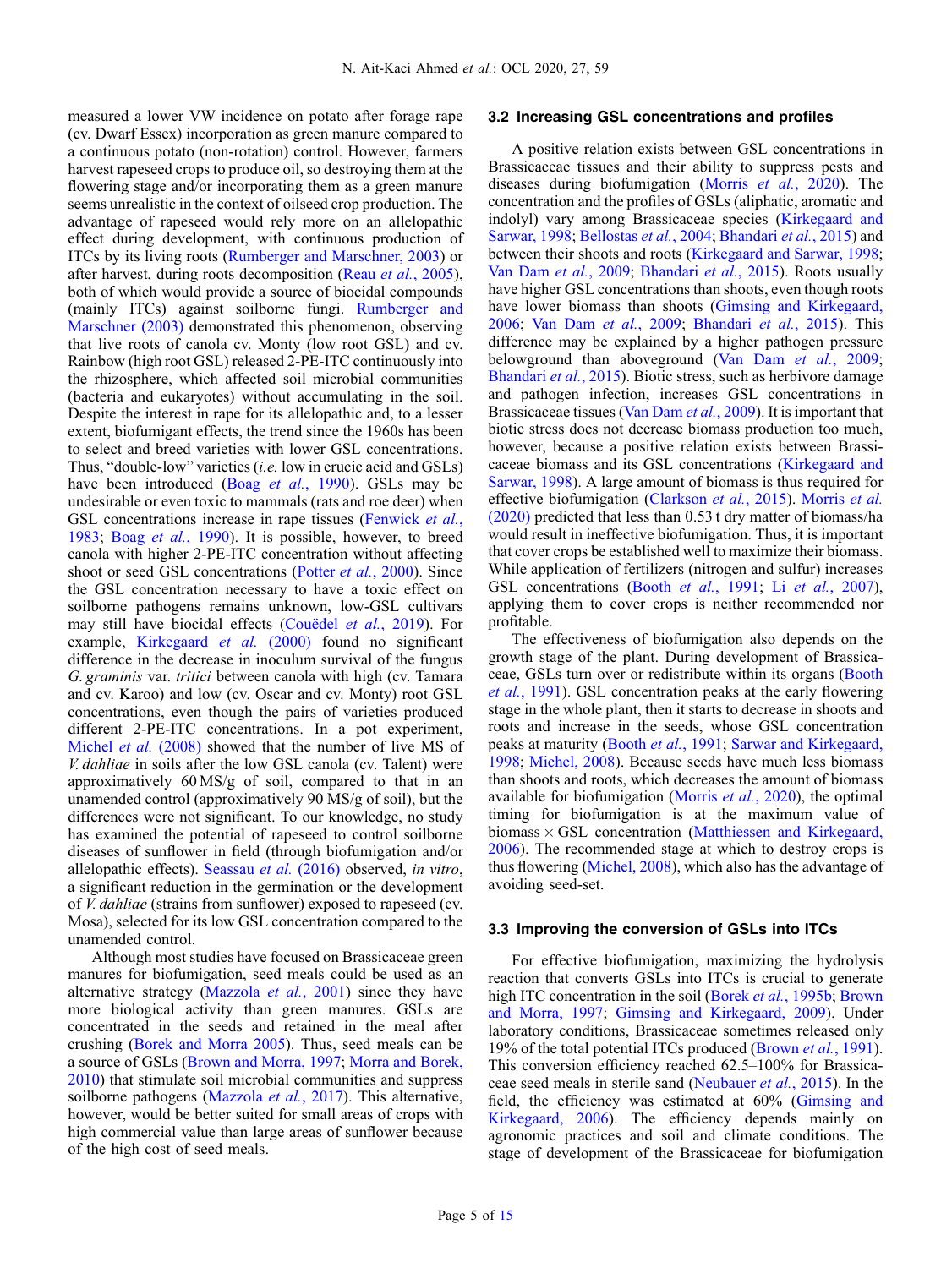must be considered, due to the decrease in myrosinase activity in mature tissues [\(Iversen and Baggerud, 1980\)](#page-12-0). Brassicaceae tissues must be chopped finely to maximize contact between myrosinase and GSLs [\(Matthiessen and Kirkegaard, 2006](#page-13-0)). Thus, chopping at high speed and using hammers instead of blades is recommended ([Matthiessen](#page-13-0) et al., 2004; [Michel,](#page-13-0) [2008](#page-13-0)). Dilution with large amounts of water is then crucial to ensure tissue maceration and soil moisture to hydrolyze GSLs into ITCs and other products [\(Matthiessen](#page-13-0) et al., 2004; [Michel,](#page-13-0) [2008](#page-13-0); [Gimsing and Kirkegaard, 2009\)](#page-12-0). ITC concentration increased by up to 7–10-fold when 42 mm of water was added to a soil after biofumigation ([Matthiessen](#page-13-0) et al., 2004). However, [Gimsing and Kirkegaard \(2006\)](#page-12-0) observed no difference after irrigating with 18 mm over 3 hours after biofumigation. Warmer temperatures also increase hydrolysis ([Matthiessen and Kirkegaard, 2006](#page-13-0); [Michel, 2008;](#page-13-0) [Gimsing](#page-12-0) [and Kirkegaard, 2009](#page-12-0)). [Matthiessen and Shackleton \(2005\)](#page-13-0) observed that the biological activity of 2-PE-ITC was significantly lower at  $5^{\circ}$ C than at  $10-20^{\circ}$ C. Consequently, farmers should carefully choose the day on which to perform biofumigation. Days with temperatures above 10 °C and with rain forecast to fall within a few days could improve the conversion of GSLs into ITCs, which would favor effective biofumigation. In the soil, a pH around neutral results in ITC production, while acid pH favors nitrile production ([Brown](#page-12-0) [and Morra, 1997\)](#page-12-0).

# 3.4 Maximize persistence of ITCs in the soil

Un-hydrolyzed GSLs and the ITCs produced persist in soils from a few days to a few weeks ([Brown and Morra, 1997](#page-12-0)), with the concentrations of GSL and ITC peaking 30 min after Brassicaceae incorporation ([Gimsing and Kirkegaard, 2006\)](#page-12-0) to 30 hours ([Gardiner](#page-12-0) et al., 1999). Maximizing the persistence of ITCs is crucial to increase the duration of exposure of soilborne pathogens, which increases biofumigation effectiveness (Borek et al.[, 1995b](#page-12-0); [Brown and Morra, 1997](#page-12-0)).

The main pathway of ITC losses is volatility [\(Brown and](#page-12-0) [Morra, 1997\)](#page-12-0). To decrease these losses, solarization is used with vegetable crops to trap volatile ITCs ([Morris](#page-13-0) *et al.*, 2020). This technique consists of covering the soil with transparent polyethylene sheets ([Katan, 1981\)](#page-13-0), but it is impractical over larger areas, such as those of oilseed crops. Thus, rapid incorporation of the chopped Brassicaceae is highly recommended ([Gimsing and Kirkegaard, 2006](#page-12-0); [Michel, 2008](#page-13-0)). Sorption on soil components is another pathway of ITC loss. For example, ITCs had lower toxicity in soils with high organic matter content (>1%) ([Gimsing and Kirkegaard, 2009](#page-12-0); [Neubauer](#page-14-0) et al., 2014), which suggests that ITCs reacted with organic matter's nucleophilic reagents. Soil pH and texture had little influence on ITC persistence in the soil ([Brown and Morra, 1997\)](#page-12-0), unlike heavy rainfall (70–90 mm), which could cause ITCs to leach, thus reducing their persistence [\(Laegdsmand](#page-13-0) et al., 2007).

Microbial degradation is a key factor that influences ITC losses in the soils ([Brown and Morra, 1997\)](#page-12-0). Using an autoclaved soil in biofumigation experiments increased the stability of ITCs [\(Rumberger and Marschner, 2003](#page-14-0)). Farmers have little influence on this factor, but soils that have never been fumigated may not experience increased biodegradation

([Warton](#page-14-0) et al., 2003). Because fumigation is used less often with oilseed crops than with vegetable crops, mainly because of the high cost of protecting large areas, soils of oilseed crops may not experience this increased biodegradation.

# 4 Suppressive effects of GSL products on the soilborne diseases of sunflower targeted

Under optimal conditions that maximize GSL concentrations, their conversion into ITCs and persistence in the soil, the effectiveness of biofumigation will depend greatly on the target species, since pathogens vary greatly in their sensitivity to ITCs [\(Brown and Morra, 1997;](#page-12-0) [Smith and Kirkegaard,](#page-14-0) [2002](#page-14-0)). To assess the sensitivity of sunflower pathogens to biofumigation, this review focuses on laboratory or field experiments performed to evaluate suppressive effects of synthetic GSLs/ITCs or Brassicaceae incorporation on V. dahliae, S. sclerotiorum and M. phaseolina [\(Tab. 1](#page-6-0)). Since studies of sunflower protection using biofumigation are rare (to our knowledge), most studies concerned other plant hosts of these pathogens, mainly vegetable.

#### 4.1 Experiment using synthetic ITCs/GSLs

In vitro studies of synthetic ITCs or synthetic  $GSL +$ myrosinase tested the sensitivity of pathogens and screened the most effective GSL profiles [\(Tab. 1](#page-6-0), part a). [Neubauer](#page-14-0) et al.  $(2014)$  tested five ITCs, all of which were lethal to *V. dahliae* MS. Aromatic ITCs (benzyl-ITC and phenylethyl-ITC obtained by Glucotropaeolin and Gluconasturtiin hydrolysis) were much more toxic than aliphatic ITCs. Among the same profiles of ITCs (aromatic or aliphatic), ITCs with lower molecular weight tended to be more effective than ITCs with higher molecular weight. To suppress S. sclerotiorum, aromatic ITCs were also more effective than aliphatic ITCs. Overall, benzyl-ITC was the most effective ITC against S. sclerotiorum mycelial development and sclerotia (Kurt et al.[, 2011\)](#page-13-0), while methyl-ITC and allyl-ITC were among the most effective ITCs at reducing mycelial growth (Kurt et al.[, 2011;](#page-13-0) [Ojaghian](#page-14-0) et al., [2012](#page-14-0)). For M. phaseolina, mycelial development was also reduced by allyl-ITC [\(Mazzola](#page-13-0) et al., 2017).

### 4.2 Experiments using Brassicaceae (in vitro or in pots)

To screen the potentially most effective varieties and/or species of Brassicaceae, and to assess effects of hydrolysis products of GSLs to manage soilborne fungi, experiments were performed using Brassicaceae biomass (e.g. crushed, ground, macerated) instead of synthetic compounds [\(Tab. 1,](#page-6-0) part b). To control V. dahliae, S. sclerotiorum and M. phaseolina, mustard varieties, especially Brassica juncea (brown/Indian mustard), were used mainly as a source of GSLs and ITCs in biofumigation studies. Mustard species often showed significant suppression of V. dahliae ([Olivier](#page-14-0) et al., 1999; [Neubauer](#page-14-0) et al.[, 2015](#page-14-0); [Seassau](#page-14-0) et al., 2016), S. sclerotiorum [\(Ojaghian](#page-14-0) et al.[, 2012](#page-14-0); [Rahimi](#page-14-0) et al., 2014; [Warmington and Clarkson,](#page-14-0) [2016](#page-14-0)) and M. phaseolina ([Mazzola](#page-13-0) et al., 2017). Some cultivars of turnip rape (Brassica rapa), forage radish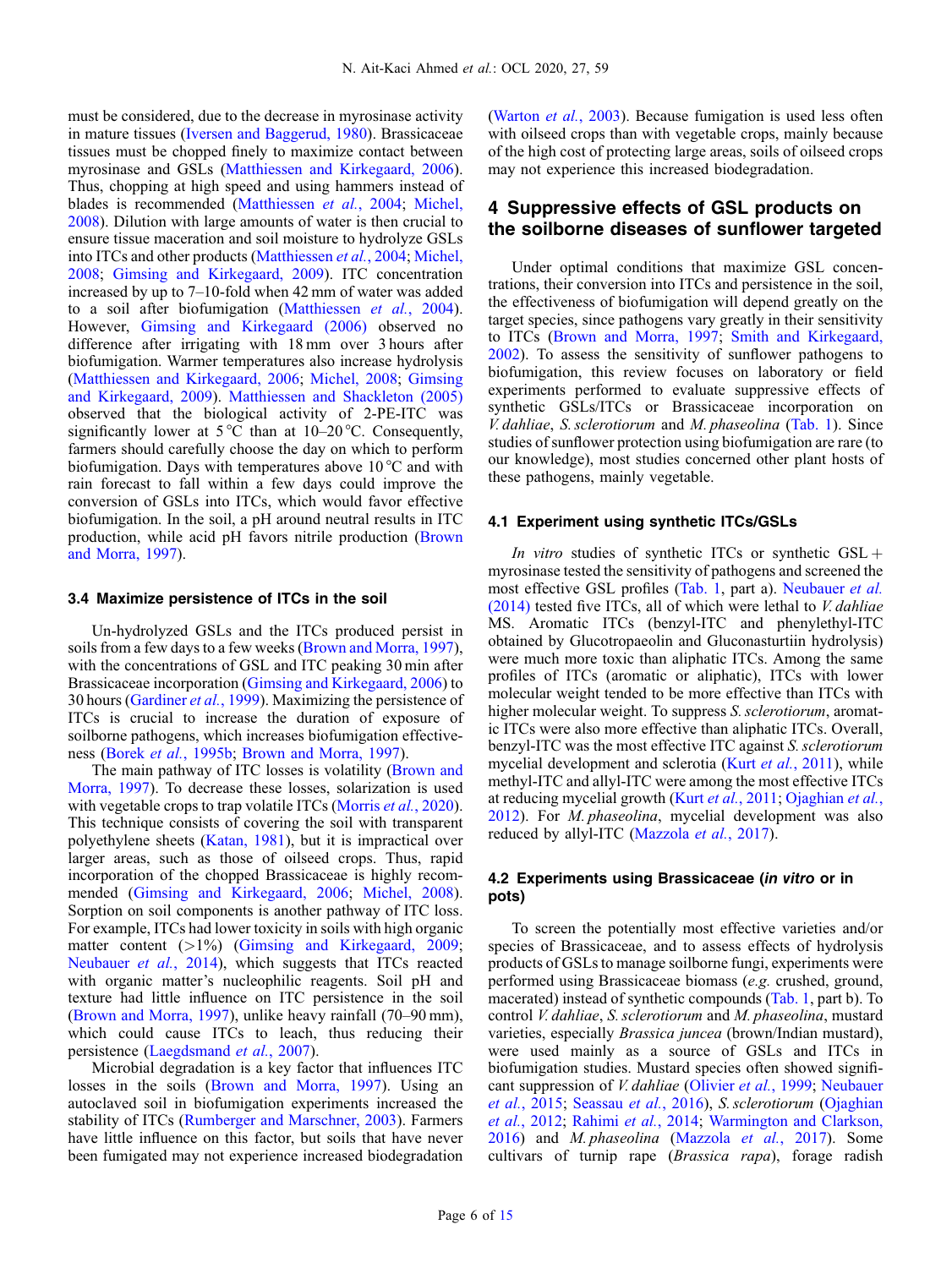| GSL/ITC measured<br>Brassica species (cv./var.)                                                                                                                                                                                                                                                                                                                             | Methods                                                                                            | Target pathogen                     |
|-----------------------------------------------------------------------------------------------------------------------------------------------------------------------------------------------------------------------------------------------------------------------------------------------------------------------------------------------------------------------------|----------------------------------------------------------------------------------------------------|-------------------------------------|
| (b) In vitro and pot experiment studies using Brassicaceae                                                                                                                                                                                                                                                                                                                  |                                                                                                    |                                     |
|                                                                                                                                                                                                                                                                                                                                                                             | benzyl, and methylsulfinylalkyl)<br>(2-propenyl, 2-hydro-3-butenyl,                                |                                     |
| Methylsulfinylalkyl was the most effective                                                                                                                                                                                                                                                                                                                                  | concentrations of synthetics GSLs                                                                  |                                     |
| by 76.7% and 70% at low concentration, respectively<br>GSLs inhibited S.s growth                                                                                                                                                                                                                                                                                            | Sclerotia of S.c or other pathogens exposed to different<br>to synthetic ITCs (Kurt et al., 2011*) | S. sclerotiorum/NA<br>various crops |
| Allyl and 2-PE ITCs reduced the incidence of S.s on pepper                                                                                                                                                                                                                                                                                                                  | Infested soils transplanted with pepper seedlings exposed                                          | S. sclerotiorum                     |
| reduced the production of apothecial                                                                                                                                                                                                                                                                                                                                        |                                                                                                    |                                     |
| All ITCs (except low concentration of phenyl and 2-PE)                                                                                                                                                                                                                                                                                                                      | benzyl and 2-PE) versus UC                                                                         |                                     |
| Benzyl-ITC reduced sclerotia viability                                                                                                                                                                                                                                                                                                                                      | (methyl, allyl, butyl and ethyl) and aromatic (ethyl, phenyl,                                      | various crops                       |
| Methyl and benzyl-ITC reduced mycelial growth                                                                                                                                                                                                                                                                                                                               | S.s exposed to different concentrations of pure aliphatic ITC                                      | S. sclerotiorum                     |
| concentration of methyl and allyl ITCs                                                                                                                                                                                                                                                                                                                                      |                                                                                                    |                                     |
| 100% of inhibition at the highest                                                                                                                                                                                                                                                                                                                                           | (methyl, allyl and butyl-ITC) versus UC                                                            |                                     |
| Reduction of the mycelial growth<br>of pure-ITC                                                                                                                                                                                                                                                                                                                             | Mycelium exposed to different concentrations                                                       | S. sclerotiorum/potato              |
| to 2-PE-ITC than other pathogens                                                                                                                                                                                                                                                                                                                                            | of 2-PE-ITC versus UC                                                                              | mustard and lupin                   |
| S.s had among the lowest tolerance                                                                                                                                                                                                                                                                                                                                          | S.s and other pathogens exposed to different concentrations                                        | S. sclerotiorum                     |
| In natural soil: 9% to 92% of MS suppressed<br>$versus$ UC                                                                                                                                                                                                                                                                                                                  | MS exposed to 150 nmol/g of 2-propenyl-ITC                                                         |                                     |
| In sterilized soil: 100% of MS suppressed                                                                                                                                                                                                                                                                                                                                   | 22 natural soil and sterile quartz sand infested with                                              | V. dahliae/strawberry               |
|                                                                                                                                                                                                                                                                                                                                                                             | and 2 aromatics (benzyl-ITC, 2-PE ITC) versus UC                                                   |                                     |
| Aromatic ITC were more toxic than aliphatic ITC                                                                                                                                                                                                                                                                                                                             | (methyl ITC, 2-propenyl ITC, 4-methylsulfinyl-3-butenyl-ITC)                                       |                                     |
| All ITCs suppressed MS                                                                                                                                                                                                                                                                                                                                                      | Soil infested with MS exposed to 3 aliphatic                                                       | V. dahliae/strawberry               |
| Main results                                                                                                                                                                                                                                                                                                                                                                | Methods                                                                                            | Target pathogen/plant               |
| (a) In vitro or in pot experiments using synthetic ITCs/GSLs                                                                                                                                                                                                                                                                                                                |                                                                                                    |                                     |
| Brassicaceae; 2-PE-ITC: 2-phenylethyl-isothiocyanate; a.o.t: among other treatments; Br: Brassicaceae; M.p: Macrophomina phaseolina; MS: microsclerotia; NA: not available; NS: not<br>significant; S.s. Sclerotinia sclerotiorum; UC: unamended/untreated control; V.d. Verticillium dahlia; VW: Verticillium wilt.                                                        |                                                                                                    |                                     |
| Brassica species (cv./var.): the Brassicaceae and the cultivar or variety (when mentioned) used for biofumigation; crop to protect: the host plant; GSL/ITC measured: compounds in the<br>Target pathogen/plant: fungus studied and plant from which it was isolated (when mentioned); methods: GSLs/ITCs used or destruction/incorporation mechanisms of the Brassicaceae; |                                                                                                    |                                     |

Table 1. Summary of the suppressive effects of GSLs/ITCs or Brassicaceae against three soilborne fungi of sunflower: Verticillium dahliae, Sclerotinia slcerotiorum and Macrophomina

<span id="page-6-0"></span>Table 1. Summary of the suppressive effects of GSLs/ITCs or Brassicaceae against three soilborne fungi of sunflower: Verticillium dahliae, Sclerotioia slcerotiorum and Macrophomina

phaseolina using synthetic GSLs-/-ITCs in vitro or in pot (a), Brassicaceae in vitro or in pot (b), Brassicaceae in greenhouse and in the field (c), and at the rotation scale (d).

phaseolina using synthetic GSLs-/-ITCs in vitro or in pot (a), Brassicaceae in vitro or in pot (b), Brassicaceae in greenhouse and in the field (c), and at the rotation scale (d).

|                       |                                                                    | (b) In vitro and pot experiment studies using Brassicaceae |                                |                                    |                        |
|-----------------------|--------------------------------------------------------------------|------------------------------------------------------------|--------------------------------|------------------------------------|------------------------|
| l'arget pathogen      | Methods                                                            | Brassica species (cv./var.)                                | GSL/ITC measured               | Main results                       | Reference              |
|                       | V. dahliae/sunflower Mycelium or MS exposed to shoots and roots of | B.juncea (Etamine), S. alba (Abraham),                     | Main GSL measured              | Br reduced mycelial growth         | Seassau et al. (2016)  |
|                       | Br sampled at mid-flowering and grinded                            | .rapa (Avalon), B. napus<br>ల                              | in shoots and roots:           | (B. juncea, the most effective)    |                        |
|                       | separately versus UC                                               | (Mosa), R. sativus (Anaconda)                              | S. alba:4-hydroxybenzyl,       | and MS germination                 |                        |
|                       |                                                                    |                                                            | B. napus: 2-PE, B. juncea:     | (B. rapa, the most effective)      |                        |
|                       |                                                                    |                                                            | 2-propenyl, B. rapa: 4-pentyl, |                                    |                        |
|                       |                                                                    |                                                            | 2-PE and 1-methoxy-            |                                    |                        |
|                       |                                                                    |                                                            | 3-indolylmethyl                |                                    |                        |
| V. dahliae/eggplant   | Mycelium exposed to powdered tissues of Br                         | B. oleracea (caulorapa)                                    | Ź                              | 1g of B. oleracea reduced          | Fan et al. (2008)      |
| and cotton            |                                                                    |                                                            |                                | mycelial growth by 68.7%           |                        |
| V. dahliae/NA         | Mycelium exposed to macerated leaf and stem of                     | 28 cv. of B. nigra and 35 cv. of B. juncea                 | Main ITC measured              | Br reduced the radial growth of    | Olivier et al. (1999)  |
|                       | Br sampled at flowering versus UC                                  |                                                            | in shoots: allyl, 2-PE,        | V.d and reached 100% for 19 cv. of |                        |
|                       |                                                                    |                                                            | benzyl, 3-butenyl              | B. nigra and 20 cv. of B. juncea   |                        |
| V. dahliae/strawberry |                                                                    | 19 cv. of B. juncea, R. sativus and S. alba                | Main GSLs measured             |                                    | Neubauer et al. (2014) |
|                       |                                                                    |                                                            | in shoots: B. juncea:          |                                    |                        |

 $\widehat{+}$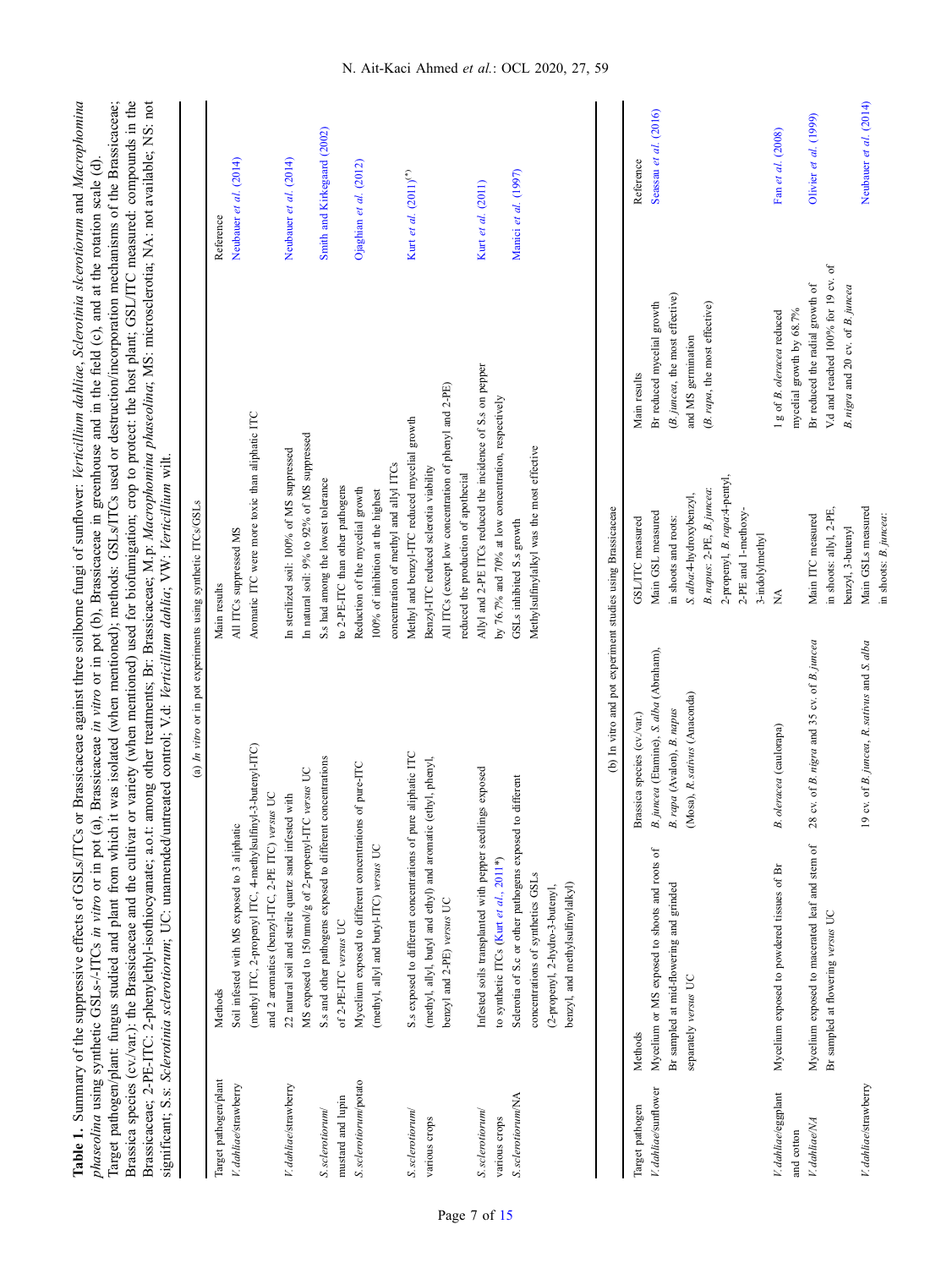|                        | Sterile quartz sand infested with MS amended with                      |                                                                                | 2-propenyl, S. alba: benzyl,                 | Shoot of B. juncea was the most                                              |                        |
|------------------------|------------------------------------------------------------------------|--------------------------------------------------------------------------------|----------------------------------------------|------------------------------------------------------------------------------|------------------------|
|                        | freeze-dried ground Br sampled at mid-flowering or                     |                                                                                | R. sativus: 4-methylthio-3-butenyl           | efficient to reduce viable MS (69.3                                          |                        |
|                        | non-Br species versus UC                                               |                                                                                |                                              | to 81.3%) than other Br or UC                                                |                        |
| V. dahliae/strawberry  | MS exposed to seed meals of Br or autoclaved                           | 16 cv. of S. alba, B. carinata,                                                | Main GSL/ITC measured                        | Seed meals of B. juncea and B. carinata                                      | Neubauer et al. (2015) |
|                        | seed meals versus UC                                                   | B.juncea, B. napus                                                             | in seeds: S. alba: 4-hydroxybenzyl,          | reduced viable MS by 92.4 to 100%.                                           |                        |
|                        |                                                                        |                                                                                | B. napus: 3-butenyl, 4-pentenyl, 2-PE        | NS effects of S. alba and B. napus                                           |                        |
|                        |                                                                        |                                                                                | B. juncea and B. carinata:                   |                                                                              |                        |
|                        |                                                                        |                                                                                | 2-propenyl-GSL                               |                                                                              |                        |
| V. dahliae/soils       | Infested soil amended with grinded                                     | B.juncea (ISCI-99, ISCI-20-high GSL);                                          | ≸                                            | Living MS were reduced by 66% with ISCI-99, Michel et al. (2008)             |                        |
| naturally infested     | shoots of Br sampled at flowering and                                  | B. napus (Talent - low GSL)                                                    |                                              | 55% with ISCI-20. NS effect of Talent                                        |                        |
|                        | soils heavily watered versus UC (a.o.t)                                |                                                                                |                                              |                                                                              |                        |
| S. sclerotiorum        | S.s exposed to powder of Br (shoot, root, seeds)                       | B.juncea (Cutlass), B.rapa (Parkland, Echo),                                   | Main ITC measured in                         | B. juncea (Cutlass) was the most effective                                   | Rahimi et al. (2014)   |
|                        | dried, hydrolysed and freeze versus UC                                 | B. napus (Hyola401, RGS003)                                                    | shoots: B.juncea (Cutlass): allyl            | to inhibit radial growth                                                     |                        |
| S. sclerotiorum/potato | Mycelium and sclerotia exposed to macerated or                         | B. napus (Mettah), B. juncea (Bresska),                                        | Main ITC measured:                           | All Br reduced mycelial growth and                                           | Ojaghian et al. (2012) |
|                        | irradiated dried tissues of Br (shoots and                             | B. campestris (Orrega)                                                         | methyl, allyl, butyl                         | sclerotia formation                                                          |                        |
|                        | roots sampled at the 10-leaf stage)                                    |                                                                                |                                              | B. juncea was the most effective                                             |                        |
|                        | versus non-Br or UC                                                    |                                                                                |                                              |                                                                              |                        |
|                        | S. sclerotiorum/oil rape Mycelium exposed to powdered tissues of Br    | B. oleracea (Caulorapa)                                                        | Ź                                            | 1g of B. oleracea reduced mycelial                                           | Fan et al. (2008)      |
|                        |                                                                        |                                                                                |                                              | growth by ${\sim}20\%$                                                       |                        |
|                        | S. sclerotiorum/lettuce Mycelium and sclerotia exposed to a dry powder | B. juncea (Vittasso, Pacific Gold, Caliente 99),                               | Main GSLs measured:                          | All Br (especially R. sativus) reduced                                       | Warmington and         |
|                        | of Br sampled at flowering versus UC (a.o.t)                           | B. napus (Temple - low GSL control), E. sativa B. juncea: 2-propenyl, S. alba: |                                              | germination of S.s                                                           | Clarkson (2016)        |
|                        |                                                                        | (Nemat), R. sativus (Terranova),                                               | 4-hydroxybenzyl, R. sativus:                 | B. juncea were the most effective                                            |                        |
|                        |                                                                        | S. alba (Brisant), Biofence                                                    | 4-methylsulfinyl-3-butenyl,                  | to inhibit mycelial growth                                                   |                        |
|                        |                                                                        |                                                                                | E. sativa: 4-methylthiobutyl                 |                                                                              |                        |
| M. phaseolina/NA       | Infested soil amended with mustard                                     | B. juncea (NA)                                                                 | $\leq$                                       | Reduction of M.p by 100% after 30 days                                       | Sharma et al., 1995    |
|                        | cake versus UC (a.o.t)                                                 |                                                                                |                                              |                                                                              |                        |
| M. phaseolina          | Infested soil pasteurized or non-                                      | B.juncea (Pacific Gold), B. napus                                              | Main GSLs measured:                          | Non-pasteurized soils:                                                       | Mazzola et al. (2017)  |
|                        | pasteurized amended                                                    | (Athena), S. alba (NA)                                                         | B. juncea: 2-propenyl, B. napus:             | inconsistent reduction of                                                    |                        |
|                        | with seed meals of Br versus UC                                        |                                                                                | 3-butenyl, S. alba: 4-OH-benzyl              | M.p density, reduction of roots                                              |                        |
|                        |                                                                        |                                                                                |                                              | infection of strawberry                                                      |                        |
|                        |                                                                        |                                                                                |                                              | Pasteurized soils: M.p density increased                                     |                        |
|                        |                                                                        | (c) Field and greenhouse studies                                               |                                              |                                                                              |                        |
| Target pathogenMethods |                                                                        | Crop to protect (cv/var.)<br>Brassica species (cv./var.)                       | GSL/ITC measured                             | Main results                                                                 | Reference              |
| V. dahliae             | 1 field/2 years: Br chopped at early                                   | B.juncea (Etamine), R.sativusSunflower (Kapllan)                               | Measured in shoots and roots: overall during | Br reduced VW severity both years                                            | Galaup et al.          |
|                        | flowering, incorporated                                                | (Anaconda),                                                                    | the 2 years: B. juncea: 2-propenyl,          | R. sativus was the most effective                                            | (pers. comm.)          |
|                        | and the soil was compacted versus bare soil (UC)                       | B.rapa (Chicon)                                                                |                                              | R. sativus: 4-methylthio-3-butenyl and 1-methoxy-(DSI=37% and 28%) versus UC |                        |
|                        |                                                                        |                                                                                | 3-indolylmethyl, B. rapa: 2-hydro-3-butenyl  | (DSI = $80\%$ and $48\%$ )                                                   |                        |
|                        |                                                                        |                                                                                | and 1-methoxy-3-indolylmethyl                |                                                                              |                        |
| V. dahliae             | 1 greenhouse/1 year: soils infested with                               | Eggplants (Imperial<br>Dwarf Essex)<br>B. napus (                              | $\lessapprox$                                | Br reduced eggplants biomass                                                 | Pinkerton              |
|                        | MS sampled from                                                        | Black Beauty)                                                                  |                                              | compared to UC                                                               | et al. (2000)          |
|                        | fields exposed to biofumigation<br>(Pinkerton et $al.$ , 2000*)        |                                                                                |                                              |                                                                              |                        |
|                        |                                                                        |                                                                                |                                              |                                                                              |                        |

versus sterile soils (UC)

versus sterile soils (UC)

Table 1. (continued).

Table 1. (continued).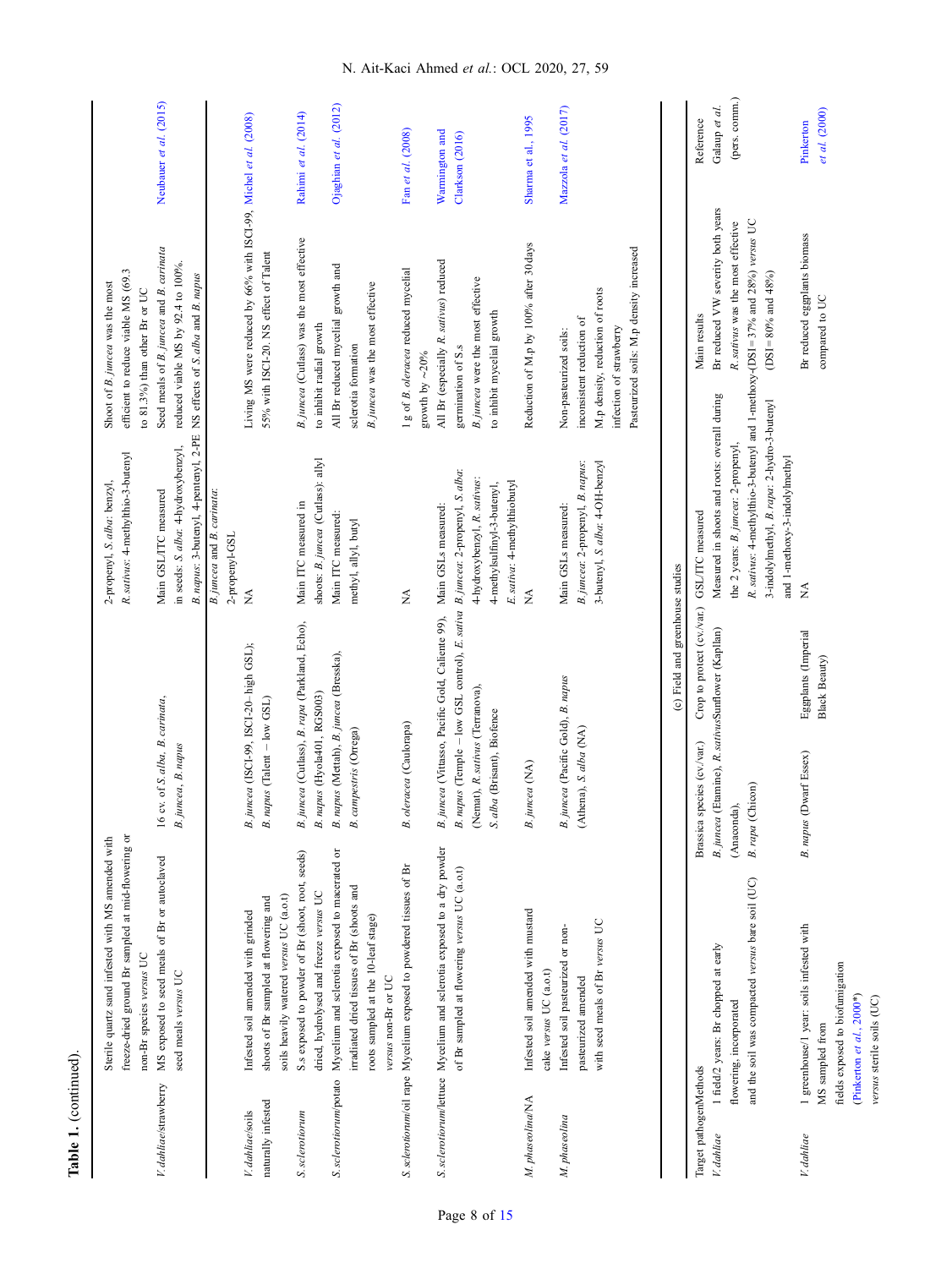| V. dahliae | 1 field/2 years: Br cut at ground level, chopped,                                          | B. napus (Dwarf Essex)                      | Norway Maple trees          | Ź                                               | Br combined with solarization             | Pinkerton            |
|------------|--------------------------------------------------------------------------------------------|---------------------------------------------|-----------------------------|-------------------------------------------------|-------------------------------------------|----------------------|
|            | spread and rotovated below                                                                 |                                             |                             |                                                 | reduce VW severity compare to             | et al. (2000)*       |
|            | 25 cm depth, irrigated (field capacity) compared                                           |                                             |                             |                                                 | Br sole crop                              |                      |
|            | to non-Br species and bare soil, all treatments<br>were solarized or non-solarized (a.o.t) |                                             |                             |                                                 |                                           |                      |
| V. dahliae | 1 field/2 years: broccoli residue                                                          | (italica)<br>B. oleracea                    | Cauliflower (White Rock) NA |                                                 | MS densities decreased after Br           | Subbarao             |
|            | chopped, incorporated,                                                                     |                                             |                             |                                                 | compared to initial densities             | et al. (1999)        |
|            | and disked versus UC (a.o.t)                                                               |                                             |                             |                                                 | $(50 to 75%$ reduction)                   |                      |
|            |                                                                                            |                                             |                             |                                                 | VW severity was lower after               |                      |
|            |                                                                                            |                                             |                             |                                                 | Br compared to UC                         |                      |
|            |                                                                                            |                                             |                             |                                                 | The plant height, the number of           |                      |
|            |                                                                                            |                                             |                             |                                                 | harvestable heads and the weight          |                      |
|            |                                                                                            |                                             |                             |                                                 | of total harvest increased compared to UC |                      |
| V. dahliae | 6 field trials/2 years: Br flail-mowed, incorporated                                       | B. napus (Humus), B. juncea Tomato (Halley) |                             | For above ground                                | NS suppressive effect on V.d in the soil  | Hartz                |
|            | both years and rolled;                                                                     | (Pacific Gold), S. alba                     |                             | biomass during one year:                        | Overall, no effect on tomato fruit        | et al. (2005)        |
|            | sprinkler-irrigated the second year                                                        | ISCI 20), Caliente<br>(Ida Gold,            |                             | B.juncea: 2-propenyl,                           | productivity in the                       |                      |
|            | compared to non-Br species and bare soil (UC) (a.o.t)(B. juncea $\times$ S. alba)          |                                             |                             | S. alba: benzyl 4-hydroxybenzyl                 | six field trials compared to bare soil    |                      |
| V. dahliae | 1 field/3 years: Br chopped at                                                             | (SCL20)<br>B. juncea <sup>[]</sup>          | Grafted eggplants           |                                                 | Partial results of biofumigation          | Garibaldi            |
|            | flowering and incorporated into                                                            |                                             | (Prosperosa)                |                                                 | Biofumigation combined with               | et al. (2009)        |
|            | the soil versus UC (a.o.t)                                                                 |                                             |                             |                                                 | grafting was more efficient               |                      |
| V. dahliae | 2 fields/1 year: fresh cauliflower residues                                                | (Marine)<br><b>B</b> . oleracea             | Artichoke (Blanca           | Ź                                               | MS densities remained low                 | <b>Berbegal</b>      |
|            | disk-incorporated twice                                                                    |                                             | de Tudela)                  |                                                 | compared to UC (NS)                       | et al. (2008)        |
|            | below 25-30 cm depth and irrigated versus UC (a.o.t)                                       |                                             |                             |                                                 | Inconsistent effects of Br residue on     |                      |
|            |                                                                                            |                                             |                             |                                                 | disease incidence, severity, and yield    |                      |
| V. dahliae | 2 fields/2 years: Br compared to non-                                                      | (Excelsior)<br><b>B.</b> oleracea           | Potato (Russet Burbank) NA  |                                                 | Br reduced V.d inoculum by 50%            | Ochiai               |
|            | Br species and UC                                                                          |                                             |                             |                                                 | and VW by 69% at highest rate             | et al. (2007)        |
|            |                                                                                            |                                             |                             |                                                 | NS effect on root infection               |                      |
|            |                                                                                            |                                             |                             |                                                 | and yield compared with UC                |                      |
| V. dahliae | 1 field/1 year: Br incorporated at                                                         | ISCI-20)<br>B. juncea (1                    | Strawberry (Elsanta)        | Ź                                               | Reduction of MS by                        | <b>Michel</b>        |
|            | flowering with a rototiller                                                                |                                             |                             |                                                 | 19% compared with UC                      | et al. (2008)        |
|            | (twice) compared to non-Br species and UC                                                  |                                             |                             |                                                 |                                           |                      |
| V. dahliae | 2 farms/1 year: Br finely mulched                                                          | B.juncea (ISCI-20)                          | Sweet pepper                | $\mathop{\leq}\limits_{{\mathop{\rm {\bf Z}}}}$ | Overall, reduction of MS in               | Michel               |
|            | at flowering and incorporated                                                              |                                             | (Red beefhorn, Somborka)    |                                                 | both farms (48% to 74%)                   | et al. (2008)        |
|            | with a rototiller versus UC (a.o.t)                                                        |                                             |                             |                                                 |                                           |                      |
| V. dahliae | 1 Greenhouse/1 year: dried Br sampled at                                                   | B.juncea (ISCI-99                           | Tomato (Admiro)             | Methylsulfinylalkyl,                            | Short-term: NS effect on MS reduction     | Michel (2014)        |
|            | full flowering, incorporated                                                               | and Etamine)                                |                             | benzyl, 2-propenyl, and                         | Long-term: MS reduced by 80%              |                      |
|            | below 20 cm depth, irrigated (35 mm), compared                                             |                                             |                             | 2-hydro-3-butenyl                               |                                           |                      |
|            | to non-Br and UC (a.o.t)                                                                   |                                             |                             |                                                 |                                           |                      |
| V. dahliae | 1 greenhouse/1 year: biofence expanded on                                                  | Biofence                                    | Tomato (Admiro)             | Ź                                               | NS effect of biofence and biofence FL     | <b>Michel</b> (2014) |
|            | soil surface $(250 \text{ g/m}^2)$                                                         |                                             |                             |                                                 |                                           |                      |
|            | incorporated below 20 cm depth, irrigation                                                 |                                             |                             |                                                 |                                           |                      |
|            | $(20$ mm water + biofence                                                                  |                                             |                             |                                                 |                                           |                      |
|            | flowable) 6 times, compared to non-Br and UC $(a.o.t)$                                     |                                             |                             |                                                 |                                           |                      |

Table 1. (continued).

Table 1. (continued).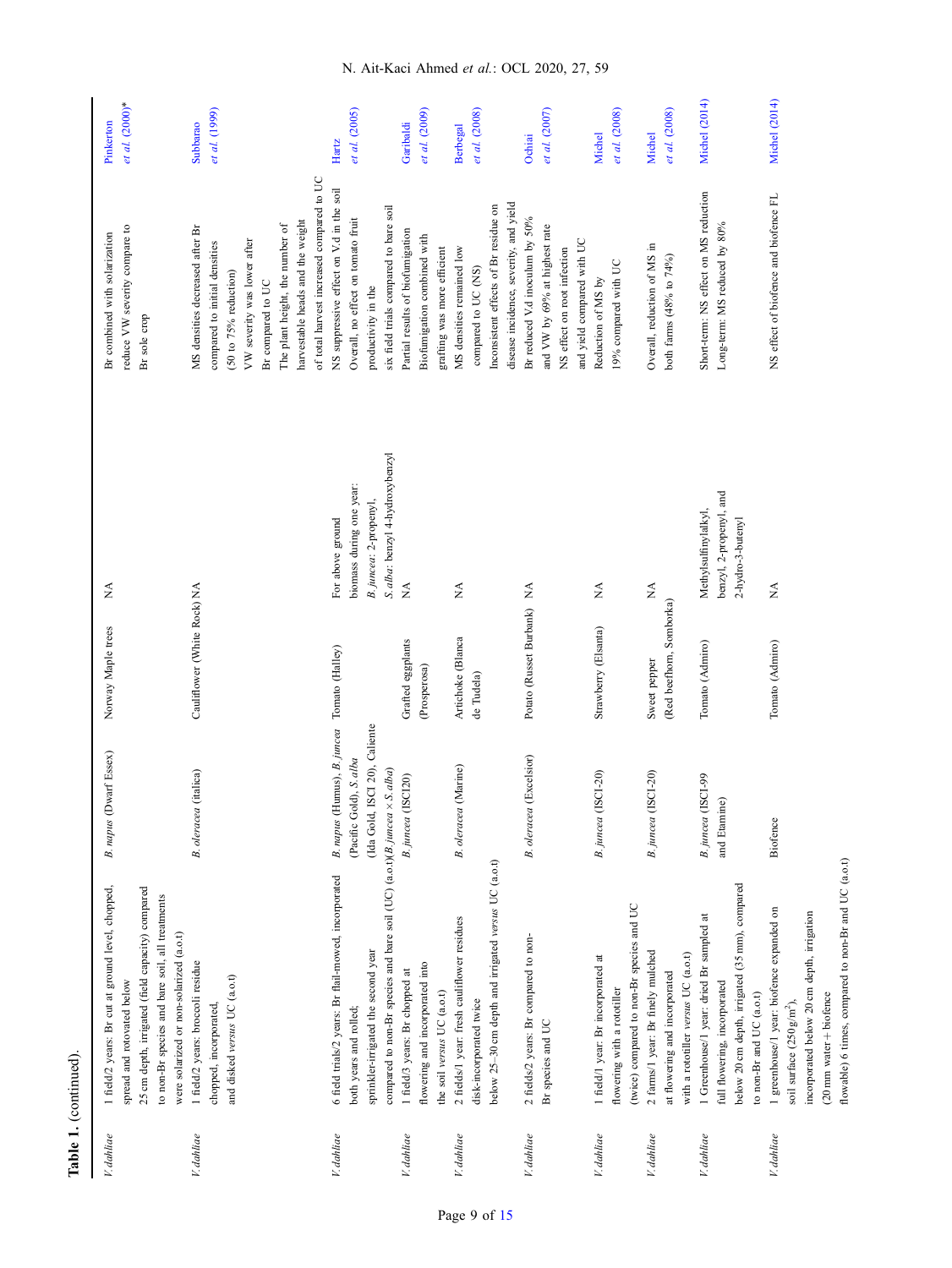|                 | M. phaseolina 1 field/2 years: mustard oil cake amendment                             | B.juncea (Pusa bold)      | Cluster bean                  | Ź                              |                  | Reduction of M.p and dry root rot                      | Mawar and              |
|-----------------|---------------------------------------------------------------------------------------|---------------------------|-------------------------------|--------------------------------|------------------|--------------------------------------------------------|------------------------|
|                 | or mustard residues mixed (hand spade), incorporated                                  |                           |                               |                                |                  | Mustard oil cake was more effective by 38%Lodha (2002) |                        |
|                 | below 30 cm depth, irrigated or not versus UC (a.o.t)                                 |                           |                               |                                |                  | than mustard residues                                  |                        |
|                 | M. phaseolina 1 field/2 years: Seed meal incorporated, and plots                      | B. juncea (Pacific Gold), | Strawberry (Camarosa)         | $\stackrel{\triangle}{\simeq}$ |                  | NS effect on strawberry plant biomass,                 | Mazzola                |
|                 | irrigated (surface saturation)                                                        | a Gold)<br>B. alba (Ida   |                               |                                |                  | total number of fruit produced and                     | et al. (2017)          |
|                 |                                                                                       |                           |                               |                                |                  | total fruit biomass                                    |                        |
|                 |                                                                                       |                           | (d) Rotation scale studies    |                                |                  |                                                        |                        |
| Target pathogen | Methods                                                                               |                           | Brassica species (cv./var.)   | Crop to protect                | GSL/ITC measured | Main results                                           | Reference              |
| V. dahliae      | 10 years of 2-year rotation with potato-Br $(1 \times Br - 1 \times P)$               |                           | B. napus (canola), B. napus ( | Potato (Russet Burbank)        | ₹                | Overall, rapeseed reduced                              | Larkin et al. (2010)   |
|                 | Br was either incorporated as green manure (Dwarf Essex)                              |                           | Dwarf Essex)                  |                                |                  | VW and canola had                                      |                        |
|                 | or harvested without incorporation (canola) compared to non-Br                        |                           |                               |                                |                  | inconsistent effects                                   |                        |
|                 | Crops and continuous potato $(1 \times P - 1 \times P)$                               |                           |                               |                                |                  | Higher tuber yields                                    |                        |
|                 |                                                                                       |                           |                               |                                |                  | after Canola $(+6.8\%)$                                |                        |
|                 |                                                                                       |                           |                               |                                |                  | compared to                                            |                        |
|                 |                                                                                       |                           |                               |                                |                  | continuous potato, and                                 |                        |
|                 |                                                                                       |                           |                               |                                |                  | inconsistent effects of rapeseed                       |                        |
| V. dahliae      | 7 years with potato-Br rotation $(3 \times Br - 2 \times Pr - 1 \times Br - 1 \times$ | $\widehat{\mathbf{p}}$    | B. napus (Dwarf Essex         | Potato (Russet Burbank)        | $\lessapprox$    | Inconsistent effects                                   | Davis et al. (2010)    |
|                 | Br was incorporated into the soil by disking or rotovating                            |                           | and Bridger)                  |                                |                  | of Br on V.d population                                |                        |
|                 | compared to non-Br species and barre soil                                             |                           |                               |                                |                  | in the soil                                            |                        |
|                 |                                                                                       |                           |                               |                                |                  | Reduction in VW                                        |                        |
|                 |                                                                                       |                           |                               |                                |                  | NS differences of                                      |                        |
|                 |                                                                                       |                           |                               |                                |                  | the yield compared                                     |                        |
|                 |                                                                                       |                           |                               |                                |                  | to bare soil                                           |                        |
|                 |                                                                                       |                           |                               |                                |                  | (see Davis et al., 1996)                               |                        |
| V. dahliae      | 5 years with potato-Br rotation $(3 \times Br - 2 \times P)$                          |                           | B. napus (Dwarf Essex         | Potato (Russet Burbank)        | ₹                | Overall, NS effects                                    | Davis et al. (1996)    |
|                 | Br was incorporated into the soil by disking or rotovating                            |                           | and Bridger)                  |                                |                  | on V. d and yield                                      |                        |
|                 | compared to non-Br species and barre soil (UC)                                        |                           |                               |                                |                  | Reduction in VW                                        |                        |
| V. dahliae      | 2 fields with strawberry-Br rotation compared to non-                                 |                           | B. oleracea (Marathon),       | Strawberry (Selva)             | $\lessapprox$    | Reduction of MS density                                | Subbarao et al. (2007) |
|                 | Br rotation (a.o.t)                                                                   |                           | B. oleracea (Oliver)          |                                |                  | (up to 83%), and VW severity                           |                        |
|                 | Br was harvested and residues flailed shredded, air                                   |                           |                               |                                |                  | in the rotation with Br                                |                        |
|                 | dried on the soil surface for 48 h and incorporated                                   |                           |                               |                                |                  | Increase of strawberry growth                          |                        |
|                 | into the soil below 15-20 cm depth with a rototiller                                  |                           |                               |                                |                  |                                                        |                        |

Table 1. (continued).

Table 1. (continued).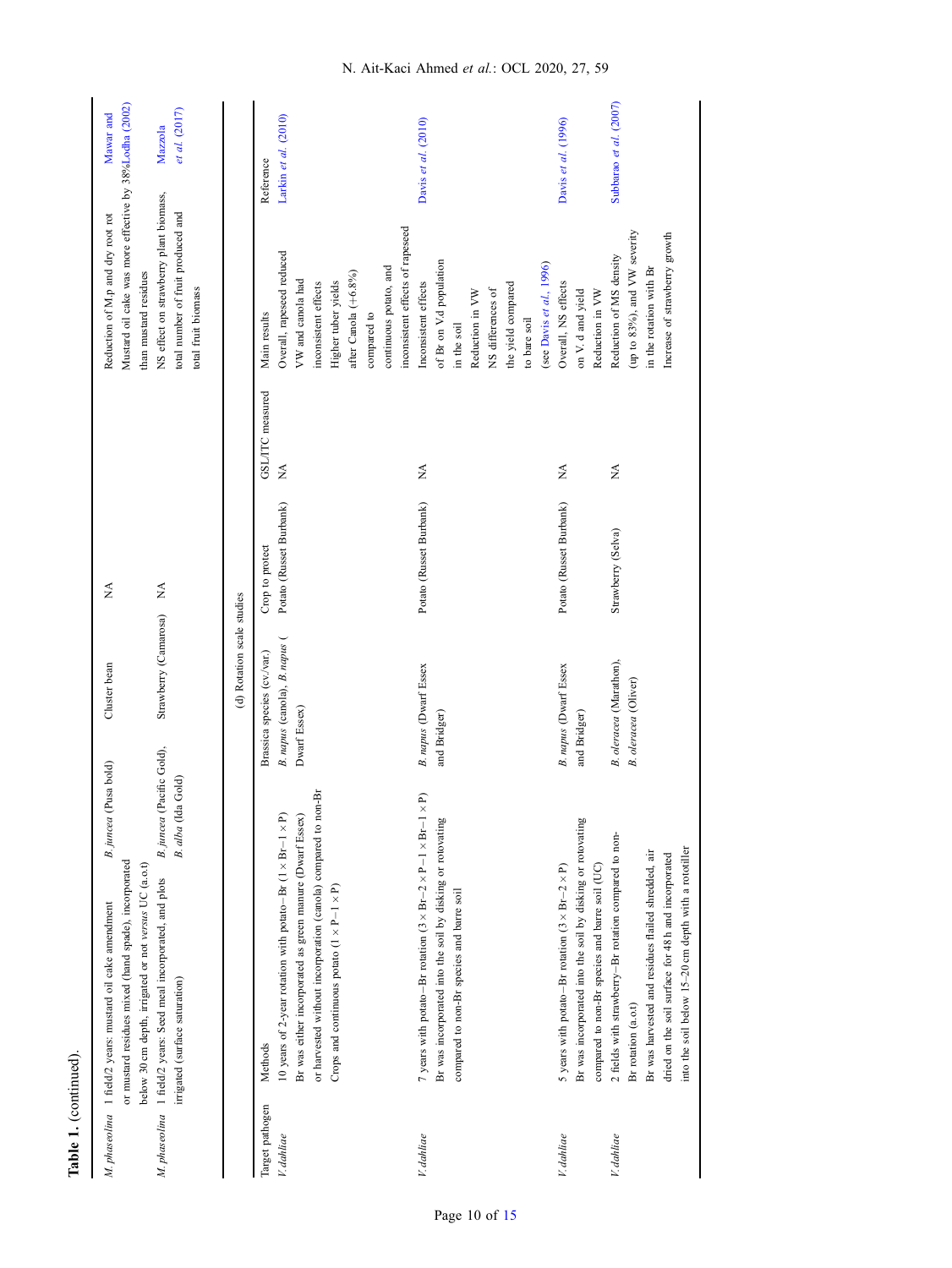(Raphanus sativus), Kohlrabi (Brassica oleracea cv. caulorapa) and B. napus were among the most effective species, but were more variable than *B. juncea*. In these studies, anti-fungal effects of ITCs and other products of GSL hydrolysis were assessed on mycelial growth and/or the long-term survival structures of the pathogens. Effectiveness of Brassicaceae varied among the forms of the pathogens. [Seassau](#page-14-0) et al. (2016) showed that mycelial growth of *V. dahliae* isolated from sunflower was suppressed mainly by *B. juncea*, while MS germination was suppressed mainly by B. rapa. Since biofumigation occurs a few months before sunflower sowing, its suppressive effects would affect long-term survival structures of pathogens because of the low persistence of GSLs and ITCs.

#### 4.3 Field approaches to biofumigation

In vitro and pot studies have shown promising biocidal effects on V. dahliae, S. sclerotiorum and M. phaseolina. In field conditions, however, results varied more among studies [\(Tab. 1](#page-6-0), part c), due to the many factors that influence the effectiveness of biofumigation. The only study of sunflower crop protection reported a significant reduction in VW incidence and severity following three Brassicaceae cover crops and biofumigation compared to that with a bare soil (Galaup et al., pers. comm.). In both years of its field experiment, R. sativus was the Brassicaceae that reduced VW incidence the most, followed by B. rapa and B. juncea. The ability of biofumigation with a given species to reduce VW varied between years due to differences in the biomass incorporated into the soil each year. The largest reduction in VW was associated with the largest biomass produced. In strawberry (*Fragaria*  $\times$  *ananassa*) field experiments, [Michel](#page-13-0) et al. [\(2008\)](#page-13-0) observed a significant reduction of MS in soils after biofumigation with B. juncea. Conversely, [Hartz](#page-12-0) et al. [\(2005\)](#page-12-0) considered B. juncea an ineffective biofumigant: it did not decrease the density of V. dahliae in the soil and had no effect on tomato productivity compared to a fallow control. [Michel \(2014\)](#page-13-0) observed no significant effects of *B. juncea* on V. dahliae density in the soil, in the short-term, but a reduction of 80% was observed a few months after biofumigation. Because of the low persistence of ITCs, they could not have caused this suppressive effect. Instead, the reduction in MS may have been caused by stimulation of specific groups of microbial communities during mustard decomposition and organic matter addition, as supported by other studies ([Mazzola](#page-13-0) et al., 2007; Ochiai et al.[, 2008;](#page-14-0) [Mazzola](#page-13-0) et al., [2017](#page-13-0)). Thus, organic inputs could improve soil biological status by increasing both the diversity and size of populations of beneficial species through physico-chemical changes ([Ochiai](#page-14-0) et al., 2008; Davis et al.[, 2010;](#page-12-0) [Omirou](#page-14-0) et al., 2011).

# 5 Non-GSL-related suppressive effects on pathogens, and the multifunctionality of **Brassicaceae**

Pathogen suppression by green manure addition has been attributed to indirect effects of higher microbial competition rather than a direct effect on pathogen inoculum [\(Davis](#page-12-0) et al., [1996](#page-12-0); Davis et al.[, 2010](#page-12-0)). This involvement of microbial communities was supported by long-term studies at the rotation scale when Brassicaceae and non-Brassicaceae species were incorporated [\(Tab. 1](#page-6-0), part d). Davis [et al.](#page-12-0) [\(2010\)](#page-12-0) observed that cover crops reduced VW on potatoes more than fallow did. Sudangrass (Sorghum vulgare var. sudanense cv. Monarch) was a more effective cover crop than B. napus cv. Dwarf Essex and cv. Bridger. The authors also suggested that another beneficial effect of sudangrass was the potential control of root knot nematodes. Larkin et al. [\(2010\)](#page-13-0) also observed a significant reduction in VW on potato after a canola cover crop and to a lesser extent after a rapeseed cover crop. Davis et al. [\(2010\)](#page-12-0) and [Larkin](#page-13-0) et al. (2010) concluded that, beside the direct toxic effects of products of GSL hydrolysis, VW may have been suppressed due to a change in microbial communities that increased microbial competition after cover crop incorporation. The reduction in VW may be explained by the increase in Fusarium equiseti in the soil observed by Davis et al. [\(2010\),](#page-12-0) which suggests a potential antagonism between the two fungi.

Increasingly, biofumigation benefits are considered along with other green manure benefits, such as addition of organic matter to soils [\(Kirkegaard and Matthiessen, 2004\)](#page-13-0). This non-GSL-related pathway of suppression may be involved in reducing pathogens and disease severity in the studies that used low-GSL cultivars observed by [Kirkegaard](#page-13-0) et al. (2000) and [Michel](#page-13-0) et al. (2008). The potential key role of microbial communities in suppressing pathogens emphasizes the need to assess potential disservices of products of GSL hydrolysis on these beneficial communities. To date, these disservices and their influence have been rarely studied, and the review of [Couëdel](#page-12-0) et al. (2019) reported inconsistent impacts of Brassicaceae on non-target species. No effect of Brassicaceae incorporation was observed on nitrifying bacteria in field studies ([Omirou](#page-14-0) et al., 2011). Conversely, [Bending and](#page-11-0) [Lincoln \(2000\)](#page-11-0) observed that application of ITCs disrupted microbial communities, reducing the growth of nitrifying bacteria in clay-loam soils. One mechanism to avoid these potential disservices could be cover crop mixtures ([Couëdel](#page-12-0) et al.[, 2019\)](#page-12-0), which would provide more nutrients, and thus increase microbial diversity and activity, while preserving GSL production. [Couëdel](#page-12-0) et al. (2018c) showed that, compared to Brassicaceae sole crops, 50/50 bi-species mixtures of Brassicaceae and Fabaceae reduced GSL production/ha by an average of only 19%. Mixtures would maintain most of the potential of Brassicaceae to suppress pathogens and could mutualize other benefits provided by either Brassicaceae or Fabaceae. [Couëdel](#page-12-0) et al. (2018a) showed that this mixture captured the same amount of nitrate as Brassicaceae alone and had a larger nitrogen-green manure effect. This mixture also provided the same sulphate-catch crop and sulfur-green manure effects as Brassicaceae sole crops ([Couëdel](#page-12-0) et al., 2018b). This result could be due to increased biomass production and abiotic-resource-use efficiency ([Jensen, 1996](#page-12-0)). Besides protecting against pathogens and nutrient enrichment, mixtures provide a bundle of ecosystem services. They reduce soil disturbance and erosion, maximize water-use efficiency, increase long-term carbon sequestration and support pollinators and other beneficial insects ([Therond](#page-14-0) et al., 2017; [Justes and Richard, 2017;](#page-12-0) [Chapagain](#page-12-0) et al., 2020). Thus, mixtures of Brassicaceae and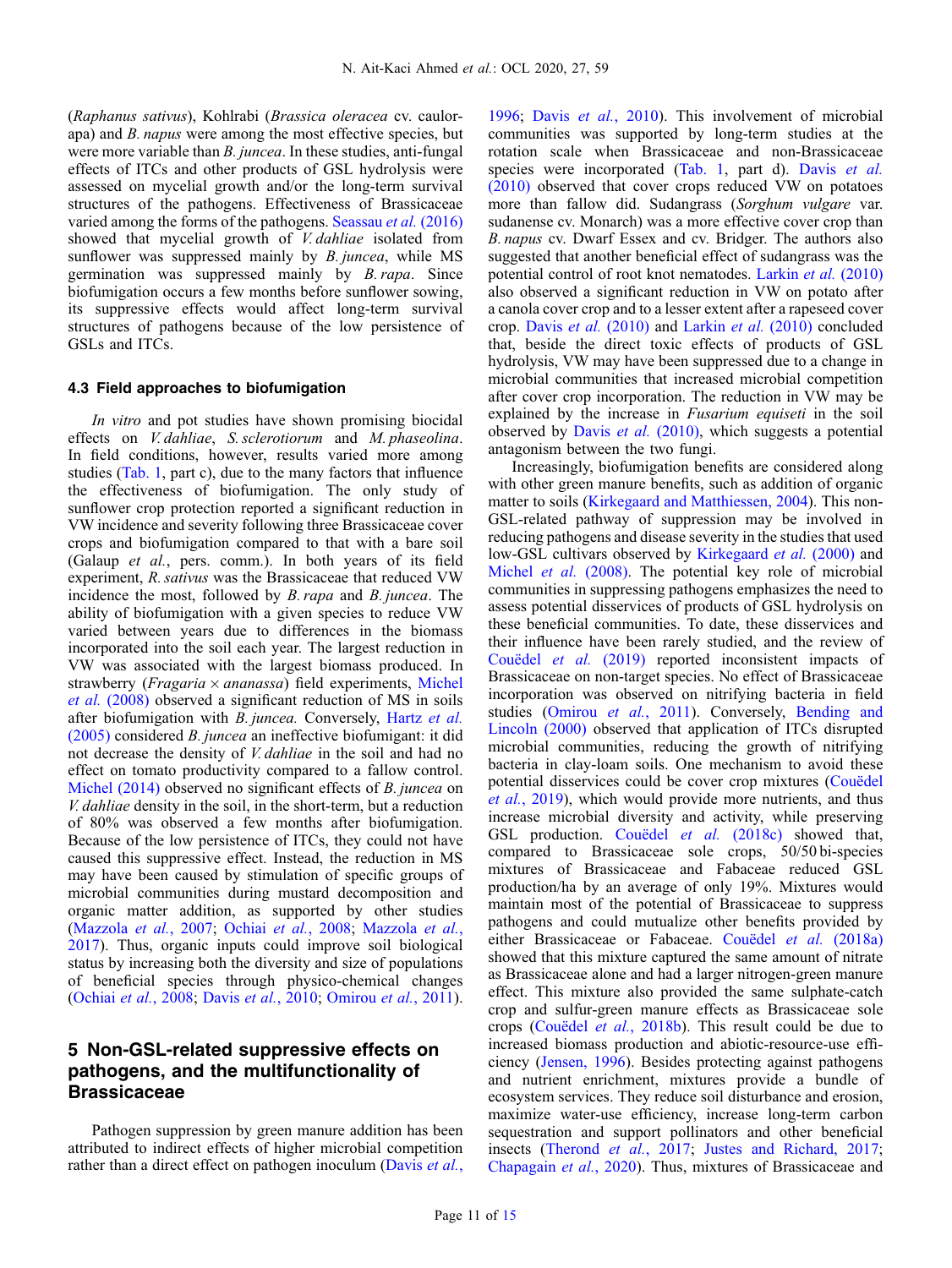<span id="page-11-0"></span>Fabaceae could increase sunflower productivity. Combining cover cropping of mixtures with biofumigation represents a holistic multi-pest protection approach that relies on several ecological mechanisms, which is in line with the principles of IPM. Besides diversifying rotations (which may provide break-crop effects), encouraged by IPM Principle 1 (P1), it is a major environmentally friendly protection method ([Lazzeri](#page-13-0) et al.[, 2004](#page-13-0)). It may prevent reliance on the synthetic compounds used in fumigation ([Clarkson](#page-12-0) et al., 2015), and thus fulfill the principles of giving preference to non-chemical methods (P4), selecting pesticides to avoid undesired impacts of broad-spectrum fumigants on non-target beneficial communities (P5) and reducing pesticide use (P6). Some of biofumigation's ability to protect of sunflower would be due to the ITCs produced by Brassicaceae, and developing resistance to them is highly improbable because of the complex cluster of chemically different components involved ([Ntalli and Caboni, 2017](#page-14-0)). Moreover, ITC toxicity varies among pests [\(Smith and Kirkegaard, 2002\)](#page-14-0), which could allow for specific actions on targeted pests (P5). The potential increase in some antagonist fungi (e.g. Fusarium spp., as reported by Davis et al. [\(2010\)\)](#page-12-0) after incorporating cover crops represents another ecological mechanism to suppress soilborne pathogens [\(Médiène](#page-13-0) et al., 2011), which could be enhanced by including Fabaceae in mixtures, because it could diversifies the tissues incorporated [\(Couëdel](#page-12-0) et al., 2019).

Some principles of IPM, however, could be difficult to implement for soilborne fungi of sunflower. Monitoring microscopic and heterogeneous pathogens such as V. dahliae, as recommended by P2, would be too expensive. Thus, it is challenging to determine thresholds for intervention (P3). Nevertheless, biofumigation could still help farmers reach the underlying objectives of IPM: minimize use of broad-spectrum biocides, environmental contamination, disruption of beneficial communities and development of resistance ([Matthiessen](#page-13-0) [and Kirkegaard, 2006;](#page-13-0) Barzman et al., 2015).

### 6 Conclusion

Soilborne diseases threaten sunflower productivity. VW, sclerotinia head and stalk rots, and charcoal rot have been expanding worldwide in the past several years or could be in the future. They are challenging to manage because of their ability to survive in the soil and the lack of sustainable effective control methods. Thus, biofumigation could be an interesting agroecological alternative for protecting sunflower, especially as a part of IPM. This review showed that multiple factors must be considered for effective biofumigation. For sunflower production, a biofumigant crop can be grown during the fallow period just before sunflower. Ideally, the Brassicaceae should be chopped at early flowering, temperatures of ca. 10 °C minimum and just before a rainy period, since high temperatures and soil water content increase the hydrolysis of GSLs into ITCs. Brassicaceae should be incorporated quickly into the soil after pulverization to reduce volatile losses.

For effective suppression by biofumigation, Brassicaceae with high GSL concentrations are recommended. The types of GSLs/ITCs produced by Brassicaceae are also important to consider, since the biocidal effect of GSLs depend on the target pathogen. According to the ITCs tested and the Brassicaceae incorporated, long-term survival structures and mycelia of V. dahliae, S. sclerotiorum and M. phaseolina were susceptible most of the time.

While aromatic ITCs and mustards seem to be the most effective, an increasing number of studies emphasize non-GSL-related effects of Brassicaceae and non-Brassicaceae cover crops. Nutrient enrichment after incorporating cover crops has strong effects on microbial communities that may stimulate antagonist species of pathogens in the soil. These effects are supported by studies that show negative correlations between microbial activity/diversity and the incidence of symptoms. The potential key role of microbial communities in the suppressive effect of Brassicaceae incorporation could explain the positive results obtained with Brassicaceae with low GSL concentration, such as canola. This highlights the need to assess effects of Brassicaceae incorporation on beneficial communities precisely, since the results to date are scarce and inconsistent. Nonetheless, cover crop mixtures that include Fabaceae could be an interesting mechanism to avoid potential disservices to beneficial communities, while maintaining suppressive effects on target pathogens. Further research, including field experiments, are needed to confirm the benefits of these mixtures.

# References

- Abideen SNU, Nadeem F, Abideen SA. 2013. Genetic variability and correlation studies in Brassica napus L. genotypes. Int J Inn Appl St 2(4): 574–581.
- Altieri MA. 1999. The ecological role of biodiversity in agroecosystems. Agric Ecosyst Environ 74: 19–31.
- Angus JF, Gardner PA, Kirkegaard JA, Desmarchelier JM. 1994. Biofumigation: isothiocyanates released from brassica roots inhibit growth of the take-all fungus. Plant Soil 162: 107–112.
- Barzman M, Bàrberi P, Birch ANE, et al. 2015. Eight principles of integrated pest management. Agron Sustain Dev 35: 1199–1215.
- Beilstein MA, Al-Shehbaz IA, Kellogg EA. 2006. Brassicaceae phylogeny and trichome evolution. Am J Bot 93(4): 607–619.
- Bellostas N, Sørensen JC, Sørensen H. 2004. Qualitative and quantitative evaluation of glucosinolates in cruciferous plants during their life cycles. Agroindustria 3(3): 5–10.
- Bending GD, Lincoln SD. 1999. Characterisation of volatile sulphurcontaining compounds produced during decomposition of Brassica juncea tissues in soil. Soil Biol Biochem 31(5): 695–703.
- Bending GD, Lincoln SD. 2000. Inhibition of soil nitrifying bacteria communities and their activities by glucosinolate hydrolysis products. Soil Biol Biochem 32(8–9): 1261–1269.
- Berbegal M, García-Jiménez J, Armengol J. 2008. Effect of cauliflower residue amendments and soil solarization on Verticillium wilt control in artichoke. Plant Dis 92(4): 595–600.
- Bhandari SR, Jo JS, Lee JG. 2015. Comparison of glucosinolate profiles in different tissues of nine Brassica crops. Molecules 20 (9): 15827–15841.
- Boag B, Smith WM, Griffiths DW. 1990. Observations on the grazing of double low oilseed rape and other crops by roe deer. Appl Anim Behav Sci 28(3): 213–220.
- Booth EJ, Walker KC, Griffiths DW. 1991. A time-course study of the effect of sulphur on glucosinolates in oilseed rape (Brassica napus) from the vegetative stage to maturity. J Sci Food Agric 56 (4): 479–493.
- Borek V, Elberson LR, McCaffrey JP, Morra MJ. 1995a. Toxicity of aliphatic and aromatic isothiocyanates to eggs of the black vine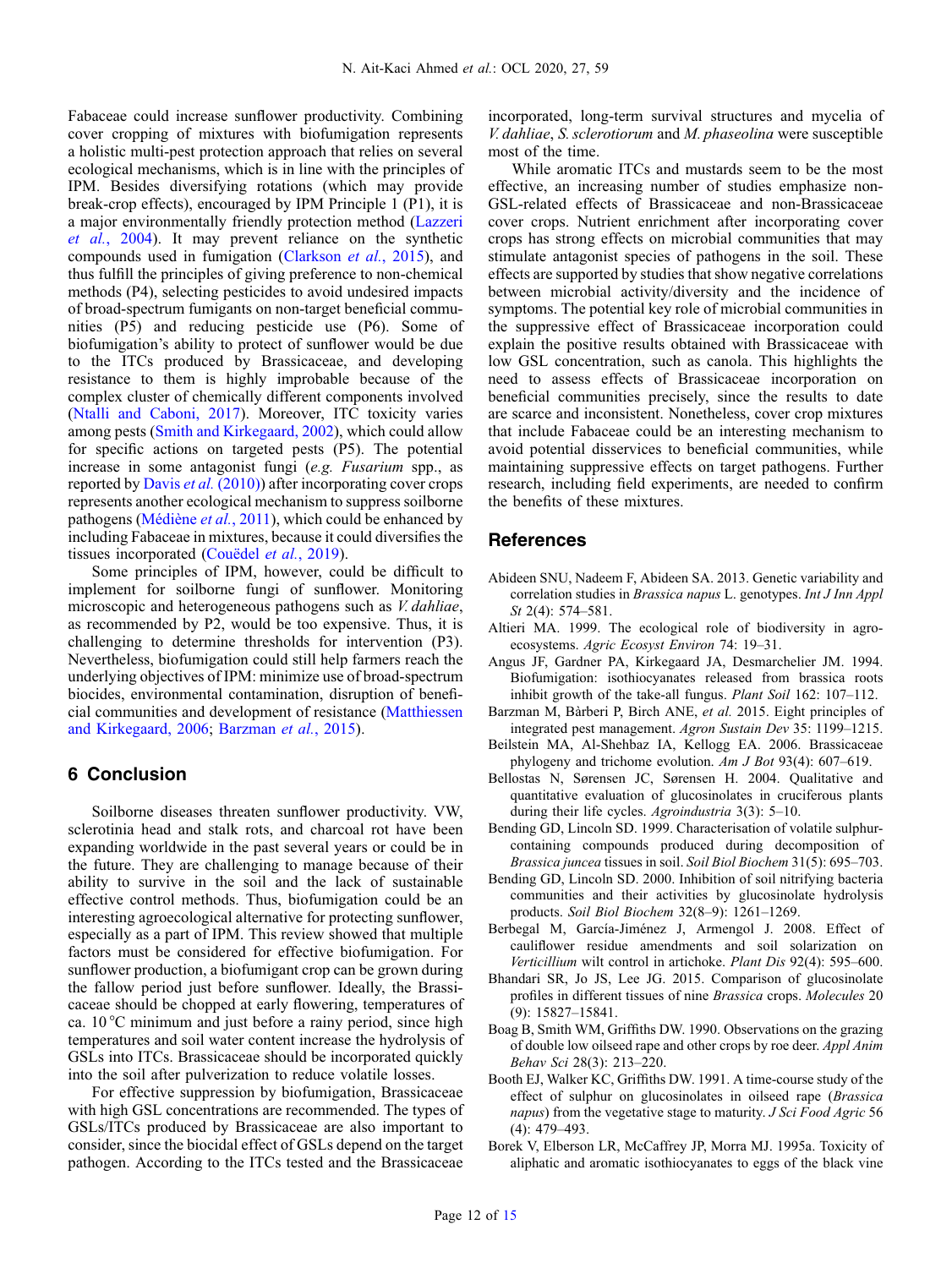<span id="page-12-0"></span>weevil (Coleoptera: Curculionidae). J Econ Entomol 88(5): 1192–1196.

- Borek V, Morra MJ, Brown PD, McCaffrey JP. 1995b. Transformation of the glucosinolate-derived allelochemicals allyl isothiocyanate and allylnitrile in soil. J Agric Food Chem 43(7): 1935–1940.
- Borek V, Elberson LR, McCaffrey JP, Morra MJ. 1998. Toxicity of isothiocyanates produced by glucosinolates in Brassicaceae species to black vine weevil eggs. J Agric Food Chem 46(12): 5318–5323.
- Borek V, Morra MJ. 2005. Ionic thiocyanate (SCN-) production from 4-hydroxybenzyl glucosinolate contained in Sinapis alba seed meal. J Agric Food Chem 53(22): 8650–8654.
- Brown PD, Morra MJ, McCaffrey JP, Auld DL, Williams L. 1991. Allelochemicals produced during glucosinolate degradation in soil. J Chem Ecol 17(10): 2021–2034.
- Brown PD, Morra MJ. 1997. Control of soil-borne plant pests using glucosinolate containing plants. Adv Agron 61: 167–231.
- Chapagain T, Lee EA, Raizada MN. 2020. The potential of multispecies mixtures to diversify cover crop benefits. Sustainability 12(2058): 1–16.
- Clarkson J, Michel V, Neilson R. 2015. Mini-paper-Biofumigation for the control of soil-borne diseases. Available from [http://ec.europa.](http://ec.europa.eu/eip/agriculture/sites/agri-eip/files/9_eip_sbd_mp_biofumigation_final_0.pdf) [eu/eip/agriculture/sites/agri-eip/](http://ec.europa.eu/eip/agriculture/sites/agri-eip/files/9_eip_sbd_mp_biofumigation_final_0.pdf)files/9\_eip\_sbd\_mp\_biofumiga tion final 0.pdf.
- Constantin J, Beaudoin N, Laurent F, Cohan JP, Duyme F, Mary B. 2011. Cumulative effects of catch crops on nitrogen uptake, leaching and net mineralization. Plant Soil 341: 137–154.
- Ćosić J, Jurković D, Vrandečić K, Kaučić D. 2012. Survival of buried Sclerotinia sclerotiorum sclerotia in undisturbed soil. Helia 35 (56): 73–78.
- Couëdel A, Alletto L, Tribouillois H, Justes E. 2018a. Cover crop crucifer-legume mixtures provide effective nitrate catch crop and nitrogen green manure ecosystem services. Agric Ecosyst Environ 254: 50–59.
- Couëdel A, Alletto L, Justes E. 2018b. Crucifer-legume cover crop mixtures provide effective sulphate catch crop and sulphur green manure services. Plant Soil 426(1-2): 61-76.
- Couëdel A, Alletto L, Kirkegaard J, Justes E. 2018c. Crucifer glucosinolate production in legume-crucifer cover crop mixtures. Eur J Agron 96: 22–33.
- Couëdel A, Kirkegaard J, Alletto L, Justes E. 2019. Crucifer-legume cover crop mixtures for biocontrol: toward a new multi-service paradigm. Adv Agron 157: 55–139.
- Davis JR, Huisman OC, Westermann DT, et al. 1996. Effects of green manures on Verticillium wilt of potato. Phytopathology 86(5): 444–453.
- Davis JR, Huisman OC, Everson DO, Nolte P, Sorensen LH, Schneider AT. 2010. Ecological relationships of Verticillium wilt suppression of potato by green manures. Am J Potato Res 87(4): 315–326.
- Debaeke P, Casadebaig P, Flenet F, Langlade N. 2017a. Sunflower crop and climate change: vulnerability, adaptation, and mitigation potential from case-studies in Europe. OCL 24(1): D102.
- Debaeke P, Bedoussac L, Bonnet C, et al. 2017b. Sunflower crop: environmental-friendly and agroecological. OCL 24(3): D304.
- Di Primo P, Gamliel A, Austerweil M, et al. 2003. Accelerated degradation of metam-sodium and dazomet in soil: characterization and consequences for pathogen control. Crop Prot 22(4): 635–646.
- Dufour V, Stahl M, Baysse C. 2015. The antibacterial properties of isothiocyanates. Microbiology 161(2): 229–243.
- Dungan RS, Gan J, Yates SR. 2003. Accelerated degradation of methyl isothiocyanate in soil. Water Air Soil Poll 142(1–4): 299–310.
- Duniway JM. 2002. Status of chemical alternatives to methyl bromide for pre-plant fumigation of soil. Phytopathology 92(12): 1337–1343.
- Fan CM, Xiong GR, Qi P, Ji GH, He YQ. 2008. Potential biofumigation effects of Brassica oleracea var. caulorapa on growth of fungi. J Phytopathol 156(6): 321–325.
- FAOSTAT. 2020. Available from <http://www.fao.org/faostat/fr> (last consult 30/06/2020).
- FAO. 2018. FAO food outlook July 2018. Available from [http://www.](http://www.fao.org/3/ca0239en/CA0239EN.pdf) [fao.org/3/ca0239en/CA0239EN.pdf](http://www.fao.org/3/ca0239en/CA0239EN.pdf) (last consult 30/06/2020).
- FAO. 2020. FAO food outlook June 2020. Available from [http://www.](http://www.fao.org/3/ca9509en/ca9509en.pdf) [fao.org/3/ca9509en/ca9509en.pdf](http://www.fao.org/3/ca9509en/ca9509en.pdf) (last consult 30/06/2020).
- Fayzalla EA, El-Barougy E, El-Rayes MM. 2009. Control of soilborne pathogenic fungi of soybean by biofumigation with mustard seed meal. *J Appl Sci* 9(12): 2272–2279.
- Fenwick GR, Heaney RK, Mullin WJ, VanEtten CH. 1983. Glucosinolates and their breakdown products in food and food plants. CRC Crit Rev Food Sci Nutr 18(2): 123–201.
- Gardiner JB, Morra MJ, Eberlein CV, Brown PD, Borek V. 1999. Allelochemicals released in soil following incorporation of rapeseed (Brassica napus) green manures. J Agric Food Chem 47 (9): 3837–3842.
- Garibaldi A, Gilardi G, Clematis F, Gullino ML, Lazzeri L, Malaguti L. 2009. Effect of green Brassica manure and Brassica defatted seed meals in combination with grafting and soil solarization against Verticillium wilt of eggplant and Fusarium wilt of lettuce and basil. In: 7th International Symposium on Chemical and Non-Chemical Soil and Substrate Disinfestation, Leuven, Belgium, Sep. 13–18, 2009. Conference Proceedings, p. 295.
- Gimsing AL, Kirkegaard JA. 2006. Glucosinolate and isothiocyanate concentration in soil following incorporation of Brassica biofumigants. Soil Biol Biochem 38(8): 2255–2264.
- Gimsing AL, Kirkegaard JA. 2009. Glucosinolates and biofumigation: fate of glucosinolates and their hydrolysis products in soil. Phytochem Rev 8: 299–310.
- Goldman GH, Hayes C, Harman GE. 1994. Molecular and cellular biology of biocontrol by Trichoderma spp. Trends Biotechnol 12 (12): 478–482.
- Haramoto ER, Gallandt ER. 2004. Brassica cover cropping for weed management: a review. Renew Agric Food Syst 19(4): 187–198.
- Harris HC, McWilliams JR, Mason WK. 1978. Influence of temperature on oil content and composition of sunflower seed. Aust J Agric Res 29: 1203–1212.
- Hartz TK, Johnstone PR, Miyao EM, Davis RM. 2005. Mustard cover crops are ineffective in suppressing soilborne disease or improving processing tomato yield. HortScience 40(7): 2016– 2019.
- Hoffmann GM, Malkomes HP. 1974. Bromide residues in vegetable crops after soil fumigation with methyl bromide. Agric Environ 1 (3): 321–328.
- Höglund AS, Rödin J, Larsson E, Rask L. 1992. Distribution of napin and cruciferin in developing rape seed embryos. Plant Physiol 98 (2): 509–515.
- Ibekwe AM. 2004. Effects of fumigants on non-target organisms in soils. Adv Agron 83: 2–37.
- Iversen TH, Baggerud C. 1980. Myrosinase activity in differentiated and undifferentiated plants of Brassicaceae. Z Pflanzenphysiol 97 (5): 399–407.
- Jensen ES. 1996. Grain yield, symbiotic N 2 fixation and interspecific competition for inorganic N in pea-barley intercrops. Plant Soil 182(1): 25–38.
- Justes E, Richard G. 2017. Contexte, concepts et définition des cultures intermédiaires multi-services. Innov Agron 62: 1–15.
- Justes E, Beaudoin N, Bertuzzi P, et al. 2012. The use of cover crops to reduce nitrate leaching: effect on the water and nitrogen balance and other ecosystem services. Synopsis of the study report. France: INRA, 68 p.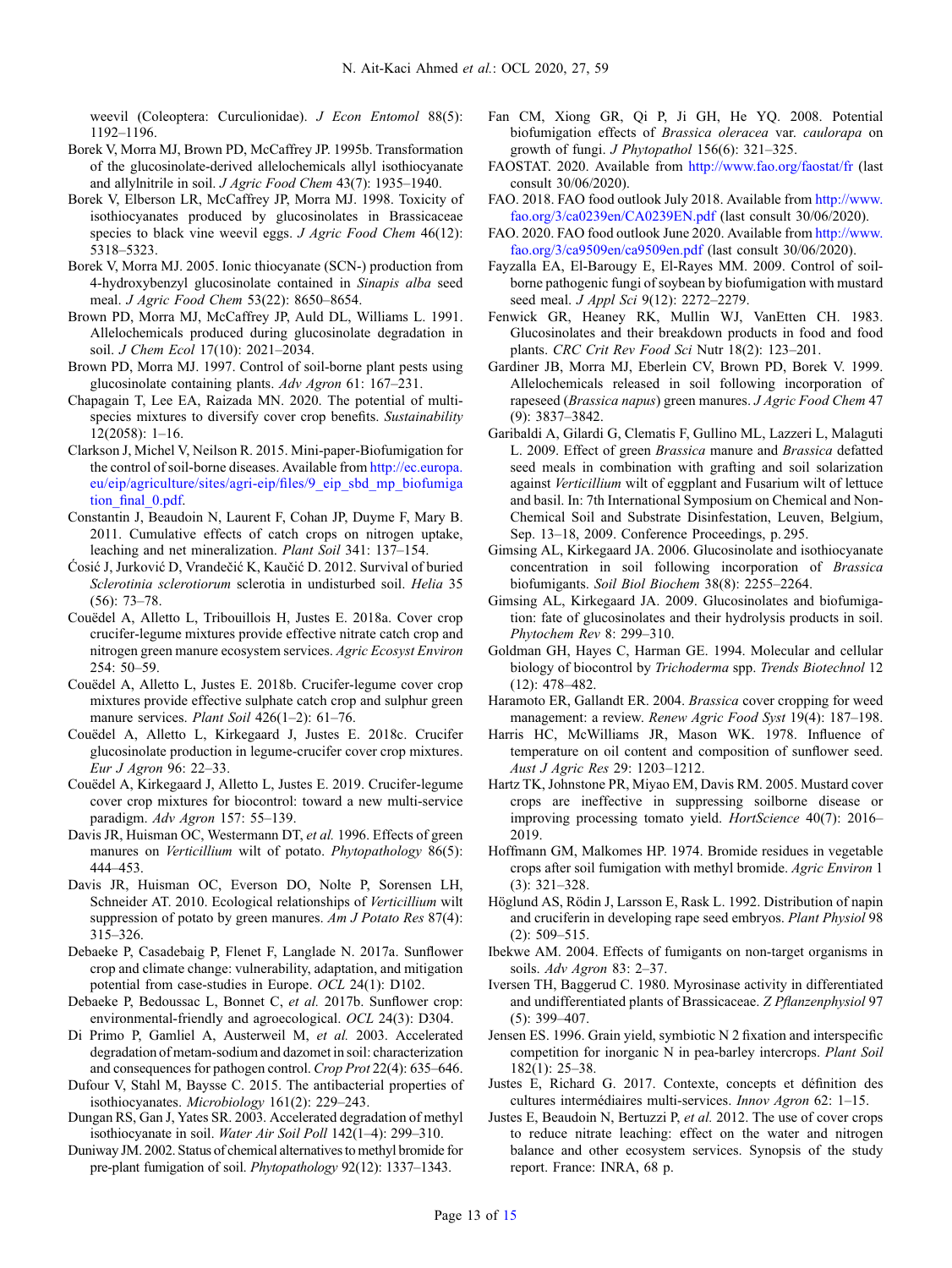- <span id="page-13-0"></span>Katan J. 1981. Solar heating (solarization) of soil for control of soilborne pests. Annu Rev Phytopathol 19(1): 211–236.
- Kirkegaard JA, Gardner PA, Desmarchelier JM, Angus JF. 1993. Biofumigation: using Brassica species to control pests and diseases in horticulture and agriculture. In: 9th Australian Research Assembly on Brassicas, Wagga Wagga, Australia, Oct. 5–7, 1993. Conference Proceedings, p. 77.
- Kirkegaard JA, Sarwar M. 1998. Biofumigation potential of brassicas, I. Variation in glucosinolate profiles of diverse field-grown brassicas. Plant Soil 201: 71–89.
- Kirkegaard JA, Sarwar M, Wong PTW, Mead A, Howe G, Newell M. 2000. Field studies on the biofumigation of take-all by *Brassica* break crops. Aust J Agric Res 51: 445–456.
- Kirkegaard JA, Matthiessen JN. 2004. Developing and refining the biofumigation concept. Agroindustria 3(3): 233–239.
- Kruger DHM, Fourie JC, Malan AP. 2013. Cover crops with biofumigation properties for the suppression of plant-parasitic nematodes: a review. S Afr J Enol Vitic 34(2): 287–295.
- Kurt S, Günes U, Soylu EM. 2011. In vitro and in vivo antifungal activity of synthetic pure isothiocyanates against Sclerotinia sclerotiorum. Pest Manag Sci 67(7): 869–875.
- Laegdsmand M, Gimsing AL, Strobel BW, Sørensen JC, Jacobsen OH, Hansen HCB. 2007. Leaching of isothiocyanates through intact soil following simulated biofumigation. Plant Soil 291(1– 2): 81–92.
- Lamichhane JR, Constantin J, Schoving C, et al. 2020. Analysis of soybean germination, emergence, and prediction of a possible northward establishment of the crop under climate change. Eur J Agron 113: 125972.
- Larkin RP, Griffin TS, Honeycutt CW. 2010. Rotation and cover crop effects on soilborne potato diseases, tuber yield, and soil microbial communities. Plant Dis 94(12): 1491–1502.
- Lazzeri L, Tacconi R, Palmieri S. 1993. In vitro activity of some glucosinolates and their reaction products toward a population of the nematode Heterodera schachtii. J Agric Food Chem 41(5): 825–829.
- Lazzeri L, Curto G, Leoni O, Dallavalle E. 2004. Effects of glucosinolates and their enzymatic hydrolysis products via myrosinase on the root-knot nematode Meloidogyne incognita (Kofoid et White) Chitw. J Agric Food Chem 52(22): 6703–6707.
- Li S, Schonhof I, Krumbein A, Li L, Stützel H, Schreiner M. 2007. Glucosinolate concentration in turnip (Brassica rapa ssp. rapifera L.) roots as affected by nitrogen and sulfur supply. J Agric Food Chem 55(21): 8452–8457.
- Macalady JL, Fuller ME, Scow KM. 1998. Effects of metam sodium fumigation on soil microbial activity and community structure. J Environ Qual 27(1): 54–63.
- Manici LM, Lazzeri L, Palmieri S. 1997. In vitro fungitoxic activity of some glucosinolates and their enzyme-derived products toward plant pathogenic fungi. J Agric Food Chem 45(7): 2768–2773.
- Manici LM, Lazzeri L, Baruzzi G, Leoni O, Galletti S, Palmieri S. 2000. Suppressive activity of some glucosinolate enzyme degradation products on Pythium irregulare and Rhizoctonia solani in sterile soil. Pest Manag Sci 56(10): 921–926.
- Martin MJ, Riedel RM, Rowe RC. 1982. Verticillium dahliae and Pratylenchus penetrans: interactions in the early dying complex of potato in Ohio. Phytopathology 72(6): 640–644.
- Martin FN. 2003. Development of alternative strategies for management of soilborne pathogens currently controlled with methyl bromide. Annu Rev Phytopathol 41(1): 325–350.
- Martín-Sanz A, Rueda S, García-Carneros AB, Molinero-Ruiz L. 2018. Cadophora malorum, a new threat for sunflower production in Russia and Ukraine. In: International Symposium, Sunflower

and Climate Change, Toulouse, France, Feb. 5–6, 2018. Conference Proceedings, p. 52.

- Matthiessen JN, Warton B, Shackleton MA. 2004. The importance of plant maceration and water addition in achieving high Brassicaderived isothiocyanate levels in soil. Agroindustria 3(3): 277–281.
- Matthiessen JN, Shackleton MA. 2005. Biofumigation: environmental impacts on the biological activity of diverse pure and plantderived isothiocyanates. Pest Manag Sci 61(11): 1043–1051.
- Matthiessen JN, Kirkegaard J. 2006. Biofumigation and enhanced biodegradation: opportunity and challenge in soilborne pest and disease management. Crit Rev Plant Sci 25: 235–265.
- Mawar R, Lodha S. 2002. Brassica amendments and summer irrigation for the control of Macrophomina phaseolina and Fusarium oxysporum f. sp. cumini in hot arid region. Phytopathol Mediterr 41(1): 45–54.
- Mazzola M, Granatstein DM, Elfving DC, Mullinix K. 2001. Suppression of specific apple root pathogens by Brassica napus seed meal amendment regardless of glucosinolate content. Phytopathology 91(7): 673–679.
- Mazzola M, Brown J, Izzo AD, Cohen MF. 2007. Mechanism of action and efficacy of seed meal-induced pathogen suppression differ in a Brassicaceae species and time-dependent manner. Phytopathology 97(4): 454–460.
- Mazzola M, Agostini A, Cohen MF. 2017. Incorporation of Brassica seed meal soil amendment and wheat cultivation for control of Macrophomina phaseolina in strawberry. Eur J Plant Pathol 149 (1): 57–71.
- Médiène S, Valantin-Morison M, Sarthou JP, et al. 2011. Agroecosystem management and biotic interactions: a review. Agron Sustain Dev 31(3): 491–514.
- Michel VV. 2008. Biofumigation principe et application. Rev Suisse Vitic Arboric Hortic 40(2): 95–99.
- Michel VV, Dahal-Tscherrig S, Ahmed H, Dutheil A. 2008. Biofumigation to control Verticillium wilt of strawberry: potency and pitfalls. In: Workshop on Integrated Soft Fruit Production, East Malling, United Kingdom, Sep. 24–27, 2007. Conference Proceedings, p. 169.
- Michel VV. 2014. Ten years of biofumigation research in Switzerland. Asp Appl Biol 126: 33–42.
- Mithen R. 2001. Glucosinolates biochemistry, genetics and biological activity. Plant Growth Regul 34(1): 91–103.
- Mol L, Scholte K, Vos J. 1995. Effects of crop rotation and removal of crop debris on the soil population of two isolates of Verticillium dahliae. Plant Pathol 44(6): 1070–1074.
- Molinero-Ruiz L. 2019. Recent advances on the characterization and control of sunflower soilborne pathogens under climate change conditions. OCL 26: 2.
- Morra MJ, Kirkegaard JA. 2002. Isothiocyanate release from soilincorporated Brassica tissues. Soil Biol Biochem 34(11): 1683– 1690.
- Morra MJ, Borek V. 2010. Glucosinolate preservation in stored Brassicaceae seed meals. J Stored Prod Res 46(2): 98–102.
- Morris EK, Fletcher R, Veresoglou SD. 2020. Effective methods of biofumigation: a meta-analysis. Plant Soil 446(1): 379–392.
- Motisi N. 2009. Réguler les maladies d'origine tellurique par une culture intermédiaire de Brassicacées : mécanismes d'action et conditions d'expression dans une rotation betterave-blé. Thèse de doctorant. Agrocampus Ouest, Université européenne de Bretagne.
- Motisi N, Montfort F, Faloya V, Lucas P, Doré T. 2009. Growing Brassica juncea as a cover crop, then incorporating its residues provide complementary control of Rhizoctonia root rot of sugar beet. Field Crop Res 113: 238–245.